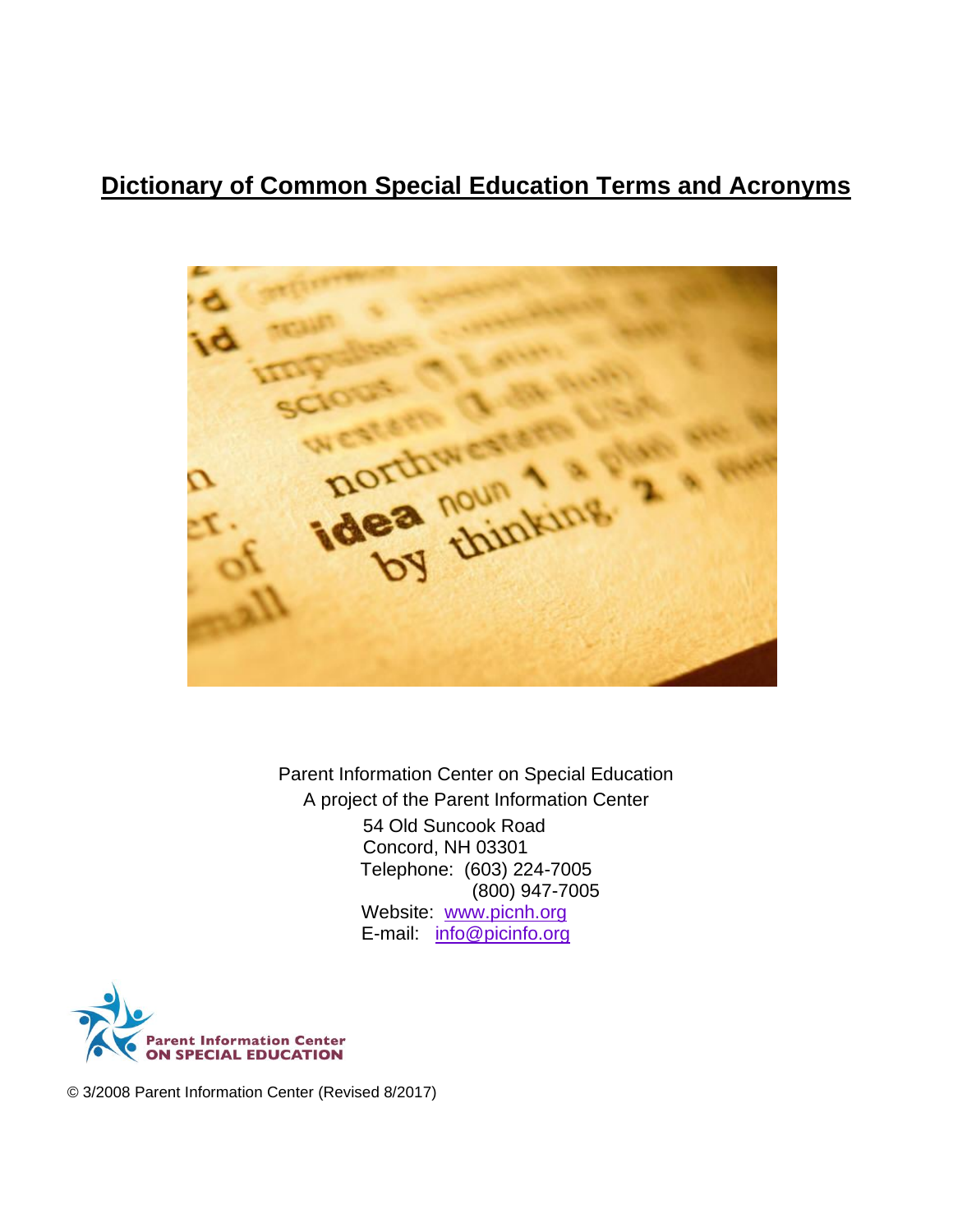**\_\_\_\_\_\_\_\_\_\_\_\_\_\_\_\_\_\_\_\_\_\_\_\_\_\_\_\_\_\_\_\_\_\_\_\_\_\_\_\_\_\_\_\_ A \_\_\_\_\_\_\_\_\_\_\_\_\_\_\_\_\_\_\_\_\_\_\_\_\_\_\_\_\_\_\_\_\_\_\_\_\_\_\_\_\_\_\_**

**AA:** Area Agency – NH's regional system providing services to individuals with developmental disabilities and their families

**ABA:** Applied Behavioral Analysis – one research-based method for supporting/teaching children with certain disabilities, most commonly with children with autism or autism spectrum disorders

**ABAS :** Adaptive Behavior System, (test)

**Ability grouping:** the practice of clustering students according to past performance so teachers can instruct them at the same level. *See grouping, tracking*

## **ABI:** *See Acquired Brain Injury*

**ABS:** Adaptive Behavior Scale – tests that measures an individual's personal (independence) and social skills

**Academic achievement**: a student's level of academic performance when measured against the general curriculum

**Academic aptitude:** the combination of native and/or acquired abilities needed for doing schoolwork; also called scholastic aptitude

**Accommodations:** changes in how material is taught or a test is administered but does not substantially alter what the test measures; includes changes in presentation format, response format, test setting or test timing

**Accountability:** refers to federal, state, and school district policies developed to hold districts, school staff, and/'or students responsible for academic performance. Test scores are often used as the measure of success or failure.

**Achievement/ability discrepancy:** a criterion that is sometimes used to determine whether a child has a learning disability. It asks, "is the child working up to expectations?"

**Achievement gap:** the difference in academic performance between students of any different groups, such as between children with and without disabilities, or different racial-ethnic groups and income levels

**Achievement Test:** test that measures competency in a particular area of knowledge or skill; measures mastery or acquisition of skills (generally applies to skills that have been taught)

**Acquired Brain Injury (ABI):** a brain injury that occurs after birth; includes injury sustained by infection, disease, or lack of oxygen resulting in total or partial functional disability or psychosocial impairment, or both, that adversely affects a child's educational performance and requiring special education and or related services

**Acuity:** keenness or sharpness of sight, hearing or touch…how much a child can see or hear

**ADA:** Americans with Disabilities Act

**Adaptive Behavior:** a sort of "practical intelligence"; usually measured by scales that identify how well a person manages with independence within his or her own environment. The term includes: communication, community participation, self-direction, health and safety, functional academics, leisure and work.

**Adequate Yearly Progress (AYP):** AYP is a term used in the Elementary and Secondary Education Act (ESEA). It is the state's measure of progress toward the goal of 100 percent of students achieving to state academic standards in at least reading/language arts and math, and sets the minimum level of proficiency that the state, its school districts, and schools must achieve each year on annual tests and related academic indicators

**ADD / ADHD / Hyperactivity, Inattentive Type or Combined Type**: Attention Deficit Disorder with or without hyperactivity; a medical diagnosis

#### **ADL:** Activities of Daily Living

**Administrative case management:** the following activities that are not direct instruction but that are necessary to facilitate a student's special education:

- (a) Scheduling IEP meetings;
- (b) Coordinating evaluations, and IEP drafting;
- (c) Visiting potential student placement environments;
- (d) Communicating with a parent; and
- (e) Updating progress reports for meeting IEP goals

**Administrative due process hearing (also called "due process"):** a hearing conducted by a State Department of Education hearing officer to resolve a dispute between parents and a school district regarding special education

**ADR:** *see Alternative Dispute Resolution*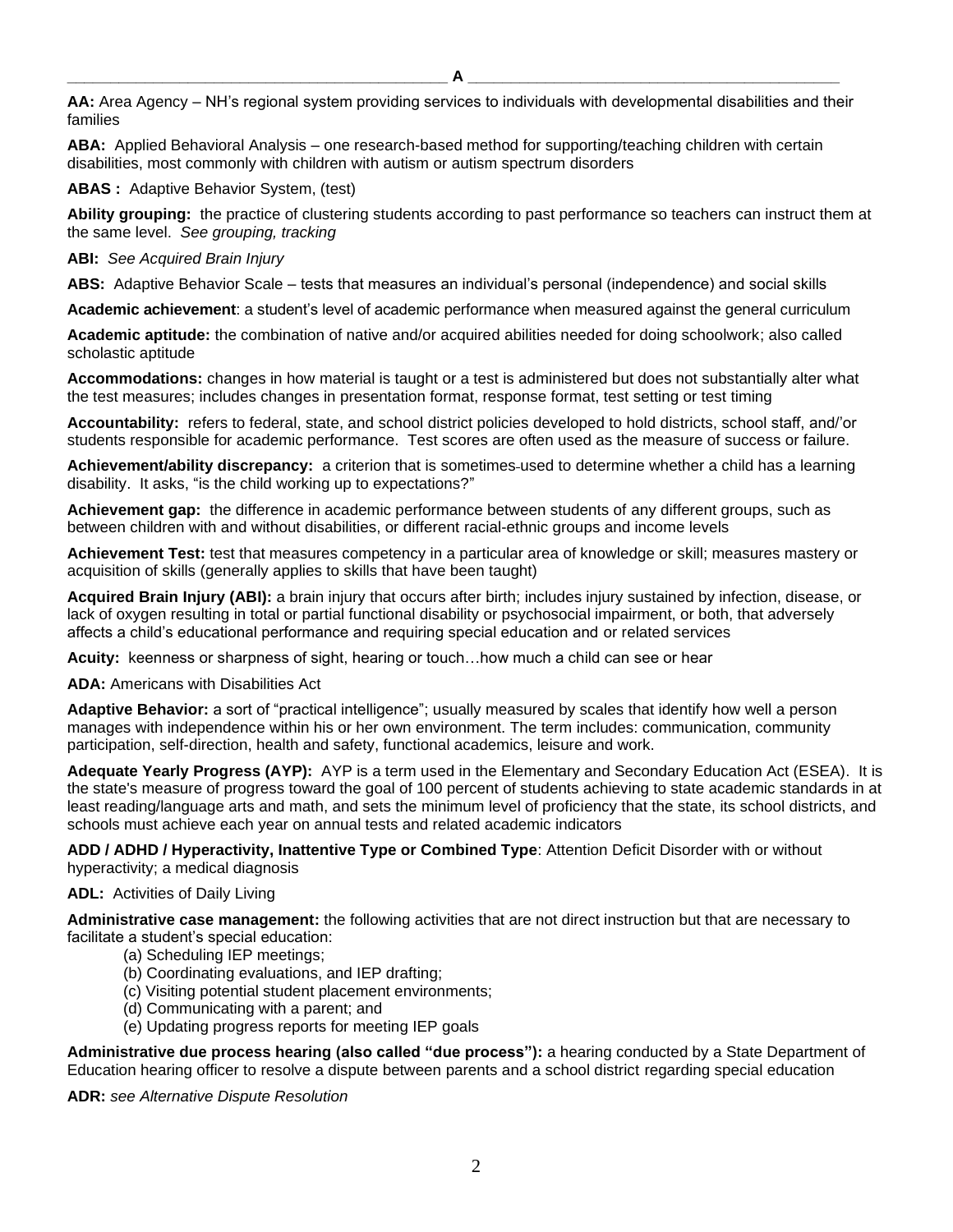**Adult student:** a child with a disability who is 18 years of age or older but less than 21 years of age and not adjudicated incompetent; or an emancipated minor pursuant to state law

**Advocate (special education advocate):** an individual who may not be an attorney, who assists parents and children to work in collaboration with their school district, regarding their children's special education programs

**AE:** Age Equivalent – the average age of students who earned the same number of raw score points on a test as did the student being tested

**AEM: Accessible Educational Materials** or AEM, are print- and technology-based educational materials, including printed and electronic textbooks and related core materials that are designed or converted in a way that makes them usable across the widest range of student variability regardless of format (print, digital, graphic, audio, video). IDEA (the Individuals with Disabilities Education Act) specifically focuses on accessible formats of print instructional materials.

**Affect – or – Affective:** refers to the demonstration of emotions and attitudes

**Alternate achievement standards:** standards (or expectations) that differ from those that are set for general education students of the same age or grade

**Alternative Assessments:** ways other than standardized tests, to get information about what students know and where they may need help For example, oral reports, projects, portfolios or collections of works, demonstrations, performances, and experiments Also refers to the different type of testing that is done when the abilities of a student with a disability prevent him or her from taking part in the regular statewide or districtwide testing that is required by the Elementary and Secondary Education Act

**Alternative Dispute Resolution:** the following processes that may be used to resolve an issue or issues in dispute:

- (a) LEA mediation
- (b) State mediation and
- (c) A neutral conference [in NH]

**Annual Goals**: a required component of an IEP; measurable annual goals are goals that are written for an individual student, to identify what the IEP team has determined the student can reasonably be expected to accomplish within a one year period of time; in NH, annual goals include short-term objectives unless the parent agrees they are not needed for one or more of the child's annual goals

**APE:** Adaptive Physical Education – physical education that has been adapted or modified to address the individualized needs of children with disabilities, by adapting the curriculum, task, equipment, and/or environment to enable all students to participate in, and benefit from, physical education

**Appeal:** procedure in which a party seeks to reverse or modify a judgment or final order of a lower court or administrative agency, usually on the grounds that the lower court misinterpreted or misapplied the law, rather than on the grounds that it made an incorrect finding of fact

**Approved program:** a program of special education that has been approved by the state board of education and that is maintained by a local school district, collaborative program, private provider of special education, public academy, or state institution for the benefit of children with disabilities and includes home instruction

**Aptitude Test:** test to measure individual's ability to learn in some particular areas such as music or mechanics

**Articulation:** speaking; most often referring to the clarity or understandability of speech; disorders of articulation are shown in omissions (leaving out sounds), substitutions ("teef" for "teeth"), distortions (lisping), or additions ("runnering" for "running")

## **ASL:** American Sign Language

**Asperger's Syndrome:** a developmental disorder on the autism spectrum, involving social and communication impairments. Previously included as a DSM diagnosis but as of 2013, it is found included under title of Autism Spectrum Disorder

**Assessments:** gathering information to find out what students know and can do, and to show teachers and schools areas where they need to improve (can include both formal and informal testing). *See [Standardized Tests](http://www.parentinformationcenter.org/sped/definitions/glossary/#standardizedtests)*

**Assistive Technology Device:** equipment used to maintain or improve the capabilities of a child with a disability; any service that directly assists a child with a disability in the selection, acquisition, or use of an assistive technology device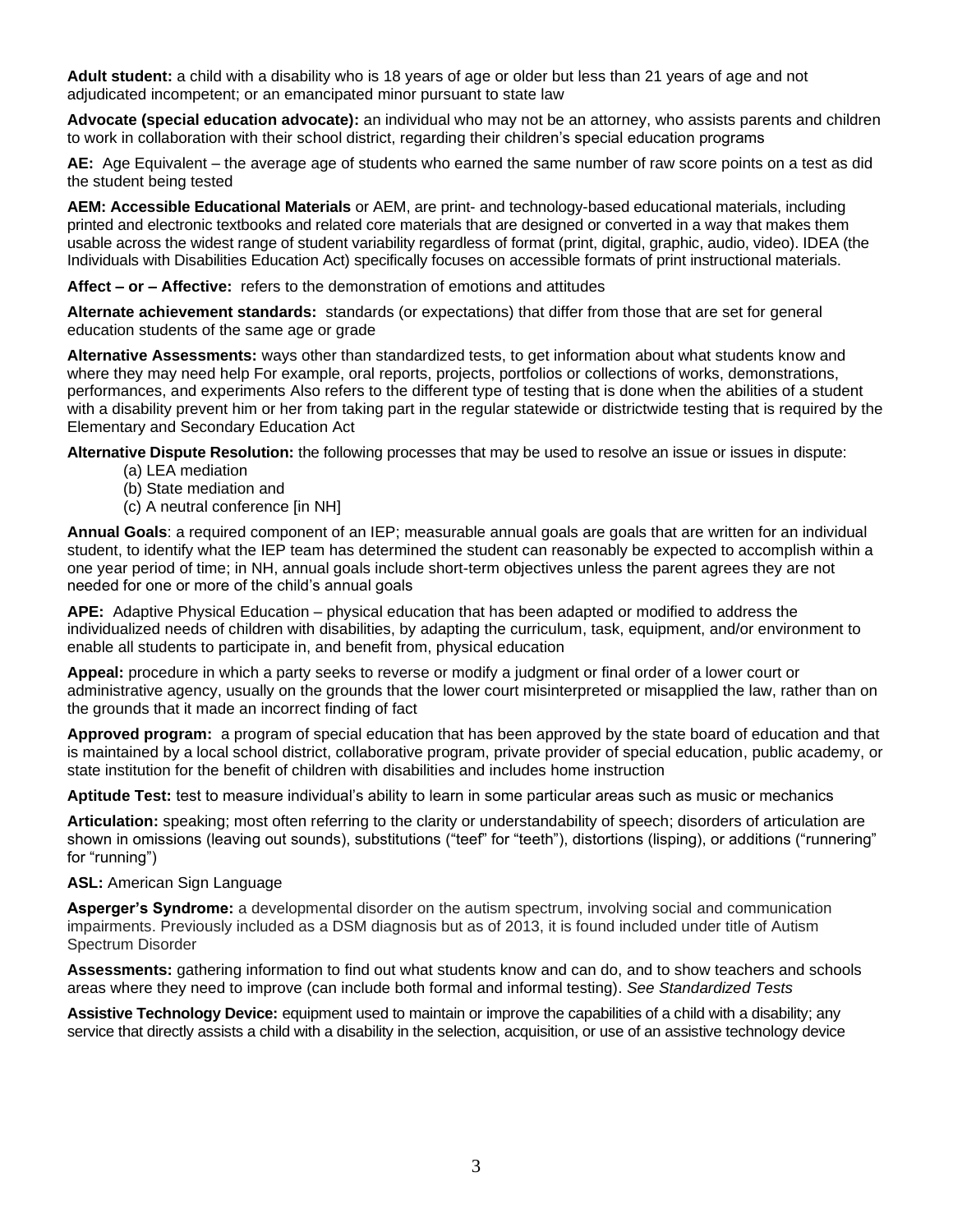**Assistive Technology Service:** any service that directly assists a child with a disability in the selection, acquisition, or use of an assistive technology device. The term includes:

- (a) The evaluation of the needs of a child with a disability, including a functional evaluation of the child in the child's customary environment;
- (b) Purchasing, leasing, or otherwise providing for the acquisition of assistive technology devices by children with disabilities;
- (c) Selecting, designing, fitting, customizing, adapting, applying, maintaining, repairing, or replacing assistive technology devices;
- (d) Coordinating and using other therapies, interventions, or services with assistive technology devices, such as those associated with existing education and rehabilitation plans and programs;
- (e) Training or technical assistance for a child with a disability or, if appropriate, that child's family; and
- (f) Training or technical assistance for professionals (including individuals providing education or rehabilitation services), employers, or other individuals who provide services to, employ, or are otherwise substantially involved in the major life functions of that child

## **AT:** Assistive Technology

**Attention:** the ability to focus (attend) with eyes and/or ears for a period of time without losing the meaning of what is being said

**Audiology:** a related service that includes identification, determination of hearing loss, including referral for medical or other professional attention for the habilitation of hearing, provision of habilitative services (such as auditory training, lip-reading, hearing evaluation and speech conservation), creation and administration of programs for prevention of hearing loss, counseling and guidance of parents, children and teachers regarding hearing loss, determination of children's needs for group and individual amplification, selecting and fitting an appropriate aid and evaluating the effectiveness of amplification

#### **Auditory Discrimination:** ability to discern likenesses or differences in sound

**Autism Spectrum Disorder (ASD):** a developmental disability significantly affecting verbal and non-verbal communication and social interaction, generally evident before age three that adversely affects educational performance. Other characteristics often associated with autism are engagement in repetitive activities and stereotyped movements, resistance to environmental change or change in daily routines, and unusual responses to sensory experiences. Does not apply if a child's educational performance is adversely affected primarily because the child has an emotional disturbance, and is not limited to children who are identified prior reaching the age of 3. DSM-V now includes PDD/NOS Asperger's under ASD and Childhood Integrative Disorder

#### **AYP:** *see Adequate Yearly Progress*

**Aversive behavioral interventions:** procedures that subject a child with a disability to physical or psychological harm or unsupervised confinement or that deprive the child of basic necessities such as nutrition, clothing, communication, or contact with parents, so as to endanger the child's physical, mental, or emotional health

 $\blacksquare$  **B**  $\blacksquare$   $\blacksquare$ 

**BASC:** Behavior Rating Scale for Children (test)

**Baseline Measurement:** counting and recording how often a certain behavior occurs; generally used as a starting point to which later measures are compared

**Basic Skills:** skill in academic subjects, such as like reading, writing, spelling and mathematics

**BCBA:** Board certified behavior analyst

**BDS:** Bureau of Developmental Services

**Behavior Intervention Plan** (BIP): a plan of positive behavioral interventions in the IEP of a child whose behaviors interfere with his/her learning or that of others; based on data gathered through a functional behavioral assessment

**Behavioral Objective:** statement of what a person will be able to do, that is written in measurable terms

**Benchmark:** a standard against which something can be measured; one of breaking down an annual goal into smaller, measurable components

**Bilingual Education:** services students whose first language is not English or whose English skills are limited

**BIP:** Behavior Intervention Plan

**Blindness –** *see vision impairment, including blindness*

**Brain Injury:** *See Acquired Brain Injury and Traumatic Brain Injury*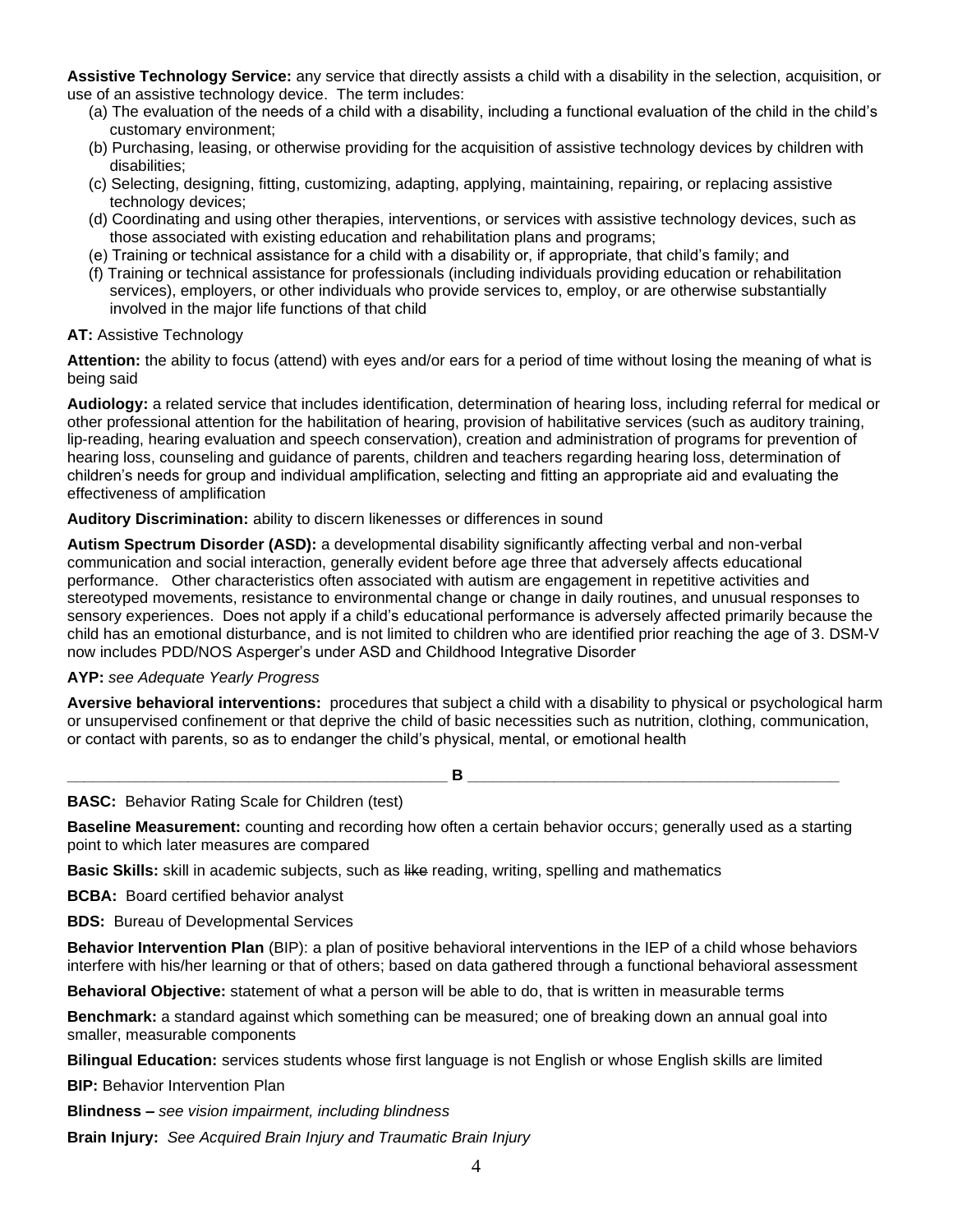## **BRIEF: Behavior Rating Scale of Executive Functions**

**BSMS:** NH Bureau of Special Medical Services

**Burden of Proof:** duty of a party to substantiate its claim against the other party; in civil actions, the weight of proof is usually described as a preponderance of the evidence

**Business Day:** Monday through Friday, except for federal and national holidays

**\_\_\_\_\_\_\_\_\_\_\_\_\_\_\_\_\_\_\_\_\_\_\_\_\_\_\_\_\_\_\_\_\_\_\_\_\_\_\_\_\_\_\_\_ C \_\_\_\_\_\_\_\_\_\_\_\_\_\_\_\_\_\_\_\_\_\_\_\_\_\_\_\_\_\_\_\_\_\_\_\_\_\_\_\_\_\_\_**

**CA:** Chronological Age – a person's actual age, usually stated by year and month

**CAGS Certificate of Advanced Graduate Studies:** Certificate that is between a Master's Degree and a Ph.D.; a program in educational leadership that is designed for professionals in education, or a related field, who have completed a master's degree and are interested in pursuing advanced-level graduate studies.

**CAP:** Client Assistance Program /Community Action Program

**CAPD:** Central Auditory Processing Disorder

**CART:** Communication Access Real time Translation- instant conversion of the spoken word into text. The text appears instantly on a computer, monitor or projected onto a large screen.

**CASA:** Court Appointed Special Advocates

**CAT:** California Achievement Test

**CBA:** *see curriculum-based assessment*

**CCC:** Certificate of Clinical Competence (national certification for Speech Pathologists)

**CELF:** Clinical Evaluation of Language Fundamentals, 4<sup>th</sup> edition

**CF:** Cystic Fibrosis

**CFR:** Code of Federal Regulations

**Chartered Public Schools:** according to NH's RSA 194-B, "Chartered public school means an open enrollment public school, operated independent of any school board and managed by a board of trustees. A chartered public school shall operate as a nonprofit secular organization under a charter granted by the state board and in conformance with this chapter."

**Child find:**the procedures by which local school districts locate, count, evaluate, and if found eligible provide special education services to children with disabilities

**Child with a disability:** a child who has been evaluated through the special education process and found to have one of the following disabilities: intellectual disability, a hearing impairment (including deafness), a speech or language impairment, a visual impairment (including blindness), a serious emotional disturbance (referred to in this part as "emotional disturbance"), an orthopedic impairment, autism, traumatic brain injury, acquired brain injury, an other health impairment, a specific learning disability, deaf-blindness, multiple disabilities, or a developmental delay (for children ages 3 through 9 in NH), and who, because of that disability, needs special education and related services *[see definitions for each disability category]*

**CHINS:** Children in Need of Services (RSA 169-D) –169-D:2 Definitions. – In this chapter: "Child'' means a person who is under the age of 18 on the date the petition is filed pursuant to RSA 169-D:5. (a) Who is subject to compulsory school attendance, and who is habitually, willfully, and without good and sufficient cause truant from school; (b) Who habitually runs away from home, or who repeatedly disregards the reasonable and lawful commands of his or her parents, guardian, or custodian and places himself or herself or others in unsafe circumstances; (c) Who has exhibited willful repeated or habitual conduct constituting offenses which would be violations under the criminal code of this state if committed by an adult or, if committed by a person 16 years of age or older, would be violations under the motor vehicle code of this state; or (d) With a diagnosis of severe emotional, cognitive, or other mental health issues who engages in aggressive, fire setting, or sexualized behaviors that pose a danger to the child or others and who is otherwise unable or ineligible to receive services under RSA 169-B or RSA 169-C (abuse and neglect and delinquency statues); and (e) Is expressly found to be in need of care, guidance, counseling, discipline, supervision, treatment, or rehabilitation.

**CMHC:** *see Community Mental Health Centers*

**Cognitive:** a term, which refers to reasoning or intellectual capacity; thinking and understanding

**Common Core Standards:** standards, developed through a joint project of the National Governors Association Center for Best Practices and the Council of Chief State School Officers, to define the knowledge and skills students should have in order to graduate from high school ready for college and career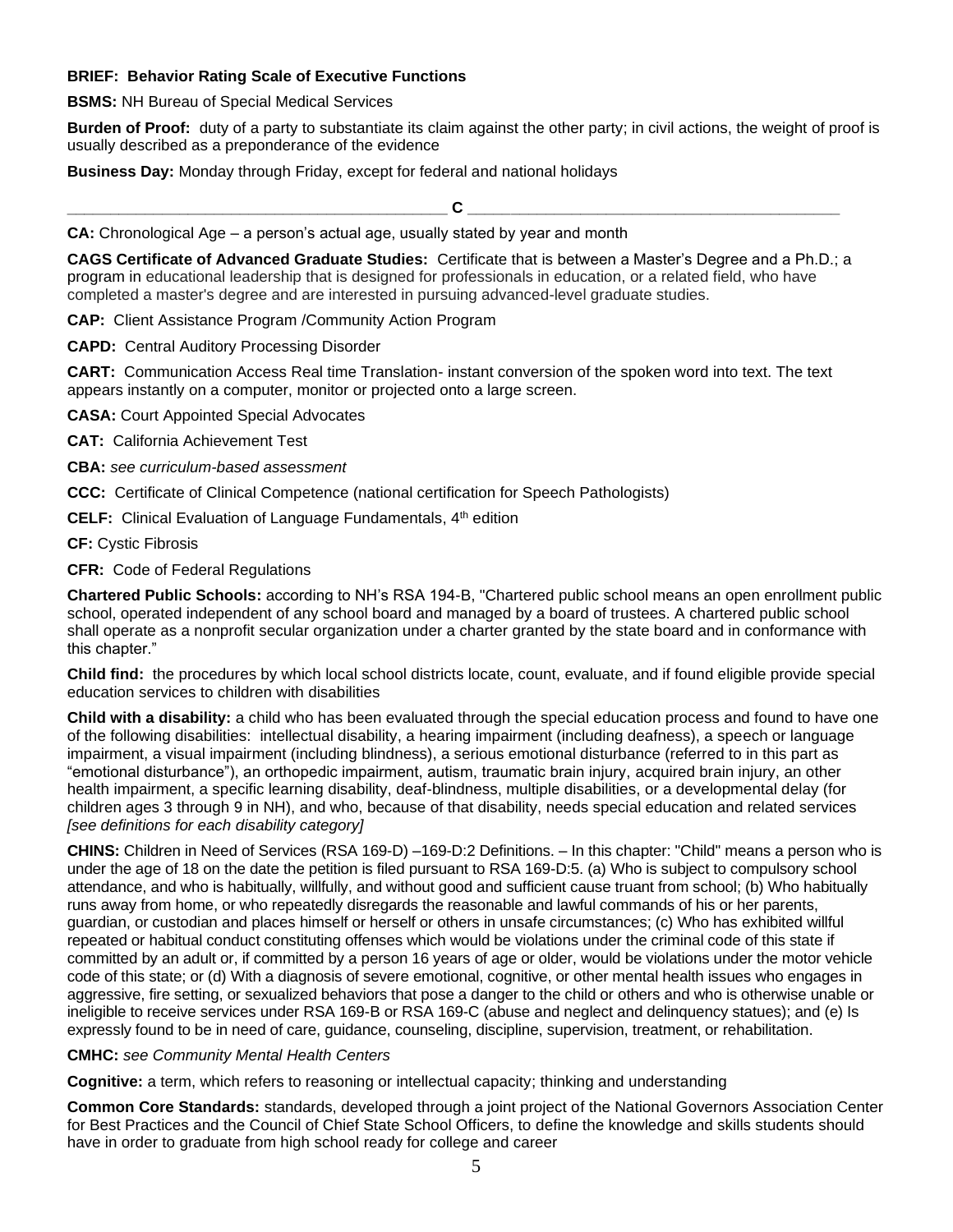**Community-Based:** skills are taught at locations in the community rather than in the classroom in order to facilitate generalization and application, or to provide opportunities for learning, and generalization of learned skills, that extend beyond the school setting

**Community Mental Health Centers:** NH's regional system providing services to individuals with mental health needs and their families

**Compensatory education – or – compensatory services:** services or education provided to a child to make up for those not provided or for some other deficit found in a child's program. Most often awarded to a child as the result of a state administrative complaint or due process hearing.

**Connors Behavior Rating Scale:** test of a child's behaviors; may be used to identify factors indicating ADD/ADHD

**Consent:** requirement that the parent be fully informed (in writing), with the parent's agreement documented in writing, of all information that relates to any action that school wants to take about the child, that parent understands that consent is voluntary and may be revoked at any time. *Also see [Procedural Safeguards Notice,](http://www.parentinformationcenter.org/sped/definitions/glossary/#proceduralsafeguards) [Written Prior Notice](http://www.parentinformationcenter.org/sped/definitions/glossary/#writtenpriornotice)*

**Cooperative learning:** an approach through which students learn in small, self-instructing groups and share responsibility for each other's learning

**COPS:** A mnemonic editing strategy (capitalization, organization, punctuation, spelling)

**Core members of the IEP team:** members of the IEP team for whom parental consent is required if the member will be absent for all or part of an IEP team meeting; includes:

- (a) not less than one regular education teacher of the child (if the child is, or may be, participating in the regular education environment);
- (b) not less than one special education teacher of the child, or where appropriate, not less then one special education provider of the child;
- (c) a representative of the public agency who is qualified to provide, or supervise the provision of, specially designed instruction to meet the unique needs of children with disabilities; is knowledgeable about the general education curriculum; and is knowledgeable about the availability of resources of the public agency; and
- (d) an individual who can interpret the instructional implications of evaluation results, who may be a member of the team described in paragraphs (a)(2) through (a)(6) of this section

**COTA:** Certified Occupational Therapy Assistant

**Counseling services:** a related service in special education that means services provided by qualified social workers, psychologists, guidance counselors, or other qualified personnel

**CP:** Cerebral Palsy

**Criterion-Referenced Tests (CRT's):** measure how well a student has learned a specific skill or subject. They are not tests that produce a number quotient, but show what a student can or cannot do. These tests compare a child to a set of standards or criteria and not to other children.

**CTBS:** California Tests of Basic Skills – or – Comprehensive Tests of Basic Skills

**CTONI:** Comprehensive Test of Nonverbal Intelligence

**CTOPP:** Comprehensive Test of Phonological Processing

**CTRS:** Certified Therapeutic Recreation Specialist (an national certification)

**Cumulative file:** general file maintained by the school; parent has right to inspect the file and have copies of any information in it (also referred to as a "cume file")

**Curriculum:** the subject matter that is to be learned; a curriculum is usually described in terms of its scope and sequence; all of the courses and educational opportunities offered by a school district

**Curriculum for preschoolers:**all of the organized educational activities and/or experiences that are offered within the early childhood program to address all aspects of development and to promote meaningful learning experiences regarding preschoolers, their families and their community

**Curriculum-based assessment:** direct assessment of a child's academic skills, by measuring and recording the child's progress in the general curriculum at frequent intervals as a basis to make instructional decisions

**Curriculum frameworks:**guidelines set by the State Department of Education for what children are expected to know and be able to do in a given subject area by certain grade levels

**C-V-C:** A 3-letter consonant-vowel-consonant word

**CVLT-C:** California Verbal Learning Test (children's version)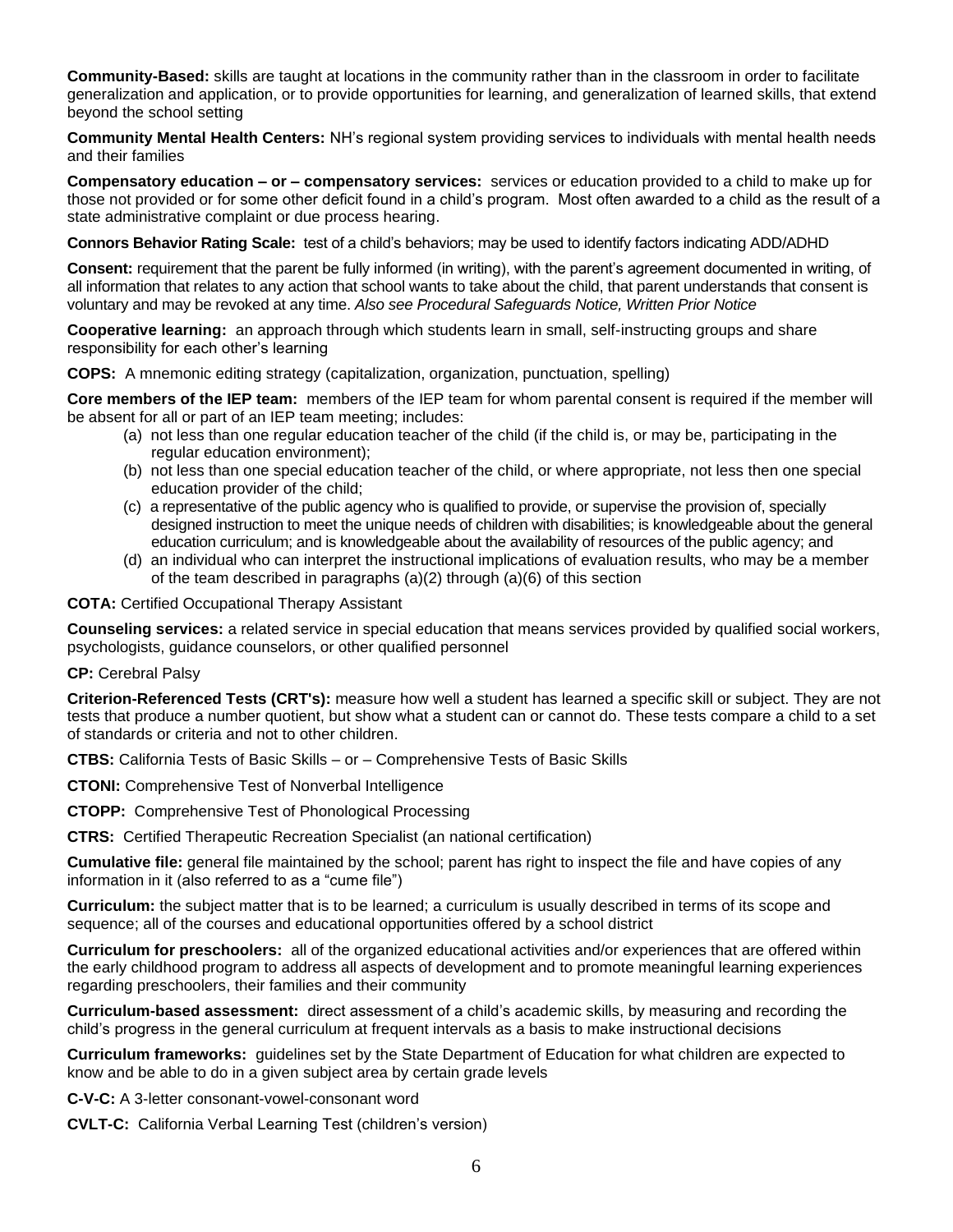**DAS***:* Differential Abilities Scale

**DBT:** Dialectic Behavior Therapy

**DCYF:** Division for Children, Youth & Families

**DD:** Developmental Delay (in NH, applies to children from birth through age 9)

**DD:** Developmental Disability (applies to all ages)

**DDC:** Developmental Disabilities Council

**Deaf-Blindness:** simultaneous hearing and visual impairments, the combination of which causes such severe communication and other developmental and educational problems that a child cannot be accommodated in special education programs solely for children with deafness or children with blindness

**Deafness:** a hearing impairment that is so severe that a child is impaired in processing linguistic information through hearing, with or without amplification; that adversely affects educational performance

**Decode:** ability to understand to find meaning for facts, information, experiences which occur in the environment; in schools, means the ability to recognize words, say them aloud correctly, but not necessarily knowing the meaning

**Delay:** development that does not occur within expected time ranges

**Delis-Kaplan Executive Functioning System:** test of executive functioning

**Delis Rating Scale of Executive Function (D-REF):** detects executive function issues based on reported behaviors

**Development:** stages of growth from birth to adulthood, observable in sequential steps; the approximate ages in which steps in development occur are charted in developmental scales. Development is usually measured in the following areas:

• Fine Motor Self-help

• Gross Motor

- **Cognitive**
- **Language**

**Developmental curriculum:** curriculum that follows the typical pattern of development for children

**Developmental Delay – or – Child with a Developmental Delay:** a child who is experiencing developmental delays in one or more of the following areas: a. Physical development;

Social-emotional

- b. Cognitive development;
- c. Communication development;
- d. Social or emotional development; or

e. Adaptive development; and who, because of that disability, and based on

appropriate diagnostic testing, has been determined to need special education and related services [*Note: A school district has the option of using this disability category, but if they do not use this category, must still provide special education and related services to the child if he/she is eligible under any other disability category]*

#### **DHHS: Division of Health and Human Services**

**Diagnostic Test:** test that diagnoses or locates an individual's areas of weaknesses or strengths

**DIBELS:** Dynamic Indicators of Basic Early Literacy (test)

**Diploma:** a regular high school diploma (does not include a modified or special education diploma or a GED)

**Direct Instruction:** presents new content and skills in strict order; students practice the content and skill in class exercises and homework and are evaluated by tests similar to practice exercises

**Disability:** a physical, sensory, cognitive, or affective impairment that restricts an individual's ability to perform some or all of the tasks of daily life; a medical diagnosis; *see also Child with a Disability* (term that specifically applies to children who are eligible for special education)

**Discrimination:** unfair treatment of a person or group on the basis of prejudice – or – the cognitive process whereby two or more stimuli are distinguished

**DME:** Durable Medical Equipment

**DOE: Department of Education** 

**Dolch List:** List of basic sight words that children are expected to be able to read in specific grades.

**DRC-NH:** Disability Rights Center – NH (NH's Protection and Advocacy system)

**DS:** Down syndrome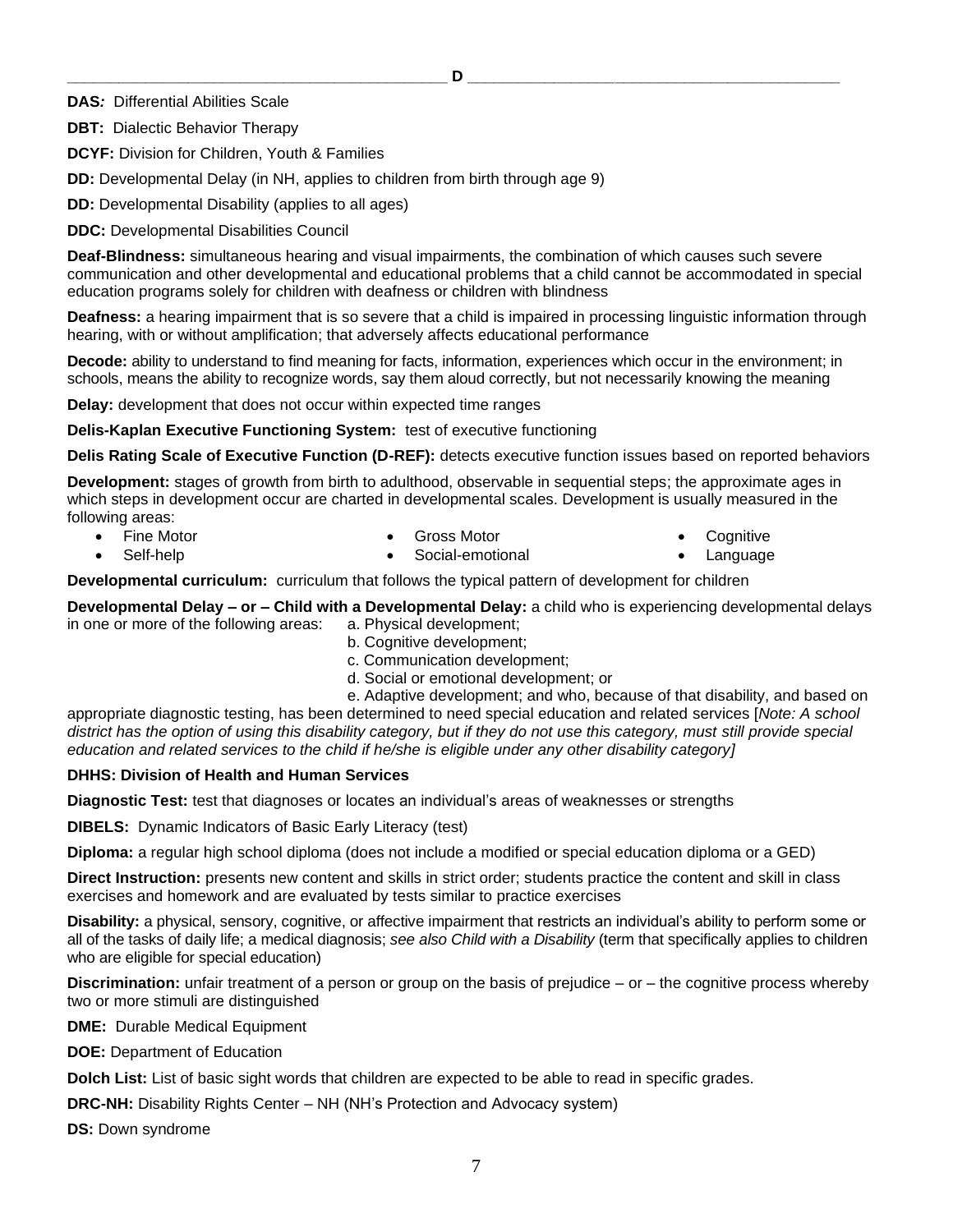**DSM-5:** Diagnostic and Statistical Manual of Mental Disorders, 5th edition (describes the diagnostic classification system used by the American Psychiatric Association)

**Due Process Hearing – or Due Process Complaint:** impartial procedure for resolving disputes that arise between parents and school districts regarding the education of children with disabilities, in which the parties present their case and a hearing officer, makes a determination

**Dynamic Learning Maps-** alternate statewide assessments provided to students who are unable to demonstrate their knowledge and skill through the Smarter Balanced assessments even with appropriate accommodations

**Early identification and assessment of disabilities in children:** a related service that means the implementation of a formal plan for identifying a disability as early as possible in a child's life

**Early intervening services:**coordinated services that may be provided to students in kindergarten through grade 12, who are not currently identified as needing special education or related services but who need additional academic and behavior support, with emphasis on services for students in kindergarten through grade, using IDEA funding

**\_\_\_\_\_\_\_\_\_\_\_\_\_\_\_\_\_\_\_\_\_\_\_\_\_\_\_\_\_\_\_\_\_\_\_\_\_\_\_\_\_\_\_\_ E \_\_\_\_\_\_\_\_\_\_\_\_\_\_\_\_\_\_\_\_\_\_\_\_\_\_\_\_\_\_\_\_\_\_\_\_\_\_\_\_\_\_\_**

**Early Intervention (EI):** *see Family-centered Early Supports and Services*

## **ED:** *see Emotional Disturbance*

**ELL:** English Language Learner: *see English as a Second Language*

**Emotional disturbance (ED):** (previously referred to as serious emotional disturbance) a condition exhibiting one or more of the following characteristics over a long period of time and to a marked degree, which adversely affects educational performance: 1. Inability to learn which cannot be explained by intellectual, sensory, or health factors

- 2. Inability to build or maintain satisfactory interpersonal relationships with peers and teachers
- 3. Inappropriate types of behavior or feelings under normal circumstances
- 4. A general pervasive mood of unhappiness or depression
- 5. A tendency to develop physical symptoms or fears associated with personal or school problems

The term includes children with schizophrenia, but not children who are socially maladjusted, unless it is determined that they have a serious emotional disturbance, as defined here.

**Encode:** ability to express ideas in symbols or words (spelling)

**English as a Second Language (ESL) or English Language Learners (ELL):** students who are learning English as an additional language; students who need specialized instruction to help them acquire English language skills and to master the required curriculum

**English immersion:** places students with limited English in regular classrooms with English being the only language spoken in the setting

**ESEA:** Elementary and Secondary Education Act of 1965 (sometimes referred to as the "Every Student Succeeds Act") provides for Federal funding to support public (k-12) education emphasizes equal access to education, high standards and accountability; includes requirements for states to receive ESEA funding (Title 1);

**ESS:** *see Family-centered Early Supports and Services*

**ESSA:** The Every Student Succeeds Act, as amended in 2016

**ESY:** *see Extended School Year* 

**Etiology:** the cause or origin of a condition

**EVT:** Expressive Vocabulary Test

**Executive Functioning:** the ability to manage or regulate cognitive processes, including initiating, planning, organizing, and following through on a task; children and adults with executive functioning disorders may struggle with focusing on an activity, completing work on time or at all, organizing themselves and motivation; it can also impact the individual's ability to regulate his/her emotions

**Expository Writing:** A form of writing used to explain something (essays, news stories, etc.)

**Expressive language:** ability to communicate by using words, writing or gestures

**Extended School Day:** a provision for eligible children with disabilities whose IEP teams determine there is a need, to receive instruction for a period longer than the standard day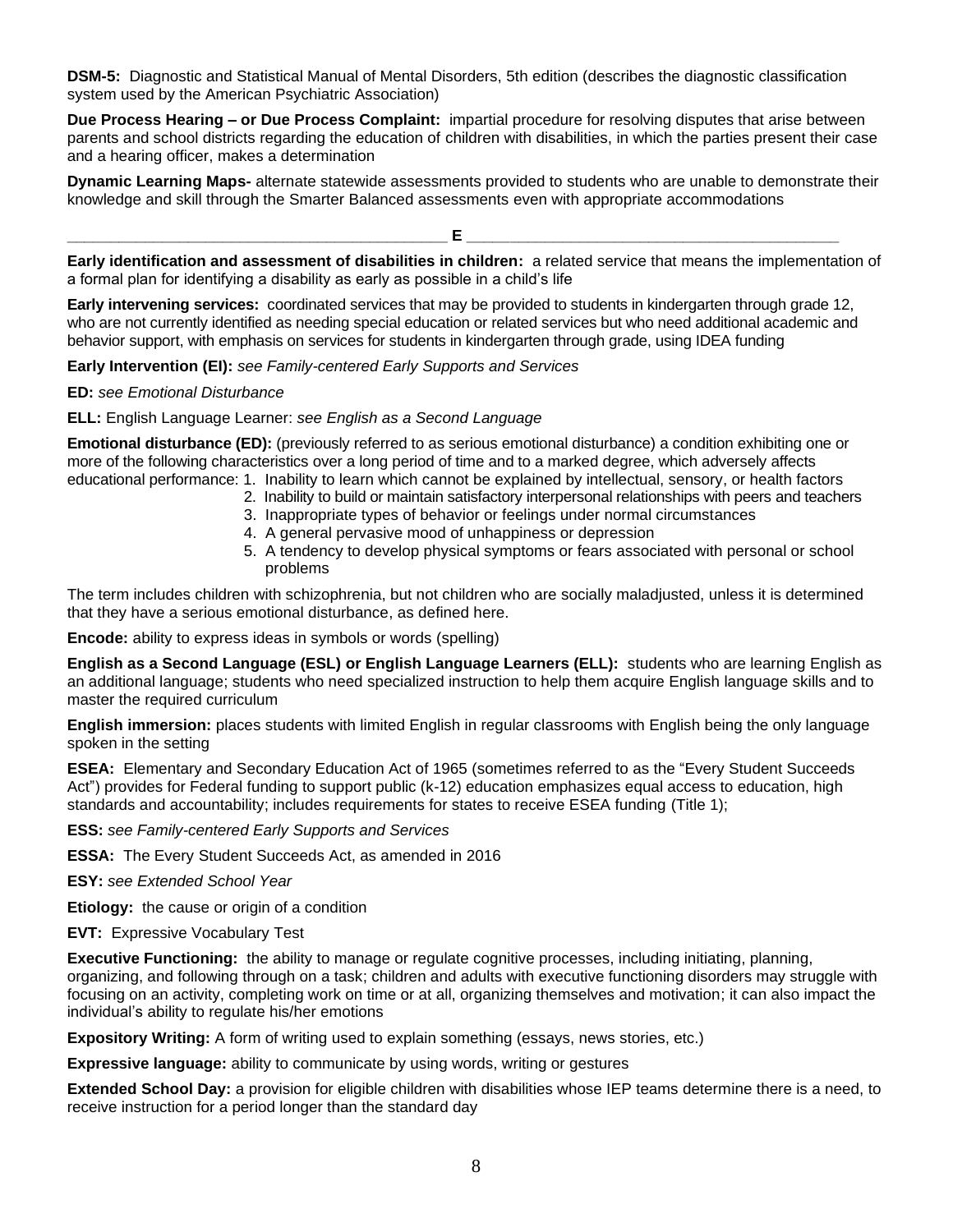**Extended School Year:** a provision for eligible children with disabilities to receive instruction during ordinary school "vacation" periods, or at any time when school is not typically in session; ESY services or programming may focus on all, or only some, of a child's needs that are addressed during the regular school year, depending on the needs of the child; the need for ESY is determined by the IEP team when the IEP is being developed

**Extracurricular and nonacademic activities:** the activities and services detailed in IDEA (Nonacademic and extracurricular services and activities may include counseling services, athletics, transportation, health services, recreational activities, special interest groups or clubs sponsored by the public agency, referrals to agencies that provide assistance to individuals with disabilities, and employment of students, including both employment by the public agency and assistance in making outside employment available)

**\_\_\_\_\_\_\_\_\_\_\_\_\_\_\_\_\_\_\_\_\_\_\_\_\_\_\_\_\_\_\_\_\_\_\_\_\_\_\_\_\_\_\_\_ F \_\_\_\_\_\_\_\_\_\_\_\_\_\_\_\_\_\_\_\_\_\_\_\_\_\_\_\_\_\_\_\_\_\_\_\_\_\_\_\_\_\_\_**

**Facilitated IEP team meeting:** process in which the NH Department of Education, Bureau of Special Education provides an impartial, trained facilitator to assist parties to conduct special education meetings

**Family centered early supports and services (FCESS):** the array of comprehensive supports and services for families who reside in NH with children, birth through age 2, who have developmental delays, are at risk for substantial developmental delays, have established conditions or demonstrate atypical behaviors that are outside the parameters of typical child development.

**FAPE (Free Appropriate Public Education):** education for children with disabilities provided in the least restrictive environment, and at public expense, under public supervision, and without charge, through an IEP

**FBA:** *see Functional Behavior Assessment*

**FERPA (Family Educational Rights and Privacy Act) P.L. 93-380:** Federal law that regulates the management of confidential student records and disclosure of information from those records; the act has its own administrative enforcement mechanism

**Figure-Ground:** ability to distinguish at will, what one wishes to see (figure) from the environment (ground); for example the ability to see a paper clip on a cluttered table

**Fine Motor:** functions that require tiny muscle movements; for example: writing or typing

**FPCO:** Family Policy Compliance Office (USDOE): Federal office that advises and investigates issues related to access to school records

**Fragile X Syndrome:** an inherited abnormality of the X chromosome which causes disabilities ranging from varying degrees of learning problems to intellectual disabilities

**Frustration Level:** level at which a child is tense, hesitates, makes many errors and lacks confidence

**Functional Behavioral Assessment (FBA):** an assessment of a student's behavior. An FBA is used when developing positive behavioral interventions for a child with a disability.

**Functional performance:** how the child demonstrates skills and behaviors in cognition, communication, motor, adaptive, social/emotional and sensory areas

**FV:** Family Voices (NH Family Voices)

**FY:** Fiscal Year

**\_\_\_\_\_\_\_\_\_\_\_\_\_\_\_\_\_\_\_\_\_\_\_\_\_\_\_\_\_\_\_\_\_\_\_\_\_\_\_\_\_\_\_\_ G \_\_\_\_\_\_\_\_\_\_\_\_\_\_\_\_\_\_\_\_\_\_\_\_\_\_\_\_\_\_\_\_\_\_\_\_\_\_\_\_\_\_\_**

#### **GAL:** Guardian ad Litem

**GE:** grade equivalent – the average raw score for all children in the same school grade

**GED:** General Educational Development now known as HiSet

**General Curriculum:** curriculum adopted by the LEA or SEA for all children from preschool through high school

**Gestalt:** The overall view, picture or idea

**GLE:** *See Grade Level Expectations*

**GORT:** Gray Oral Reading Test

Grade Equivalent (GE): the average raw score for all children in the same school; the average raw score of all 3<sup>rd</sup> graders was ten correct on the math test, then, this raw score is converted into a grade equivalent score of 3.0 (meaning grade three, zero months); they provide a very rough estimate of a child's mastery of academic work or capacity to learn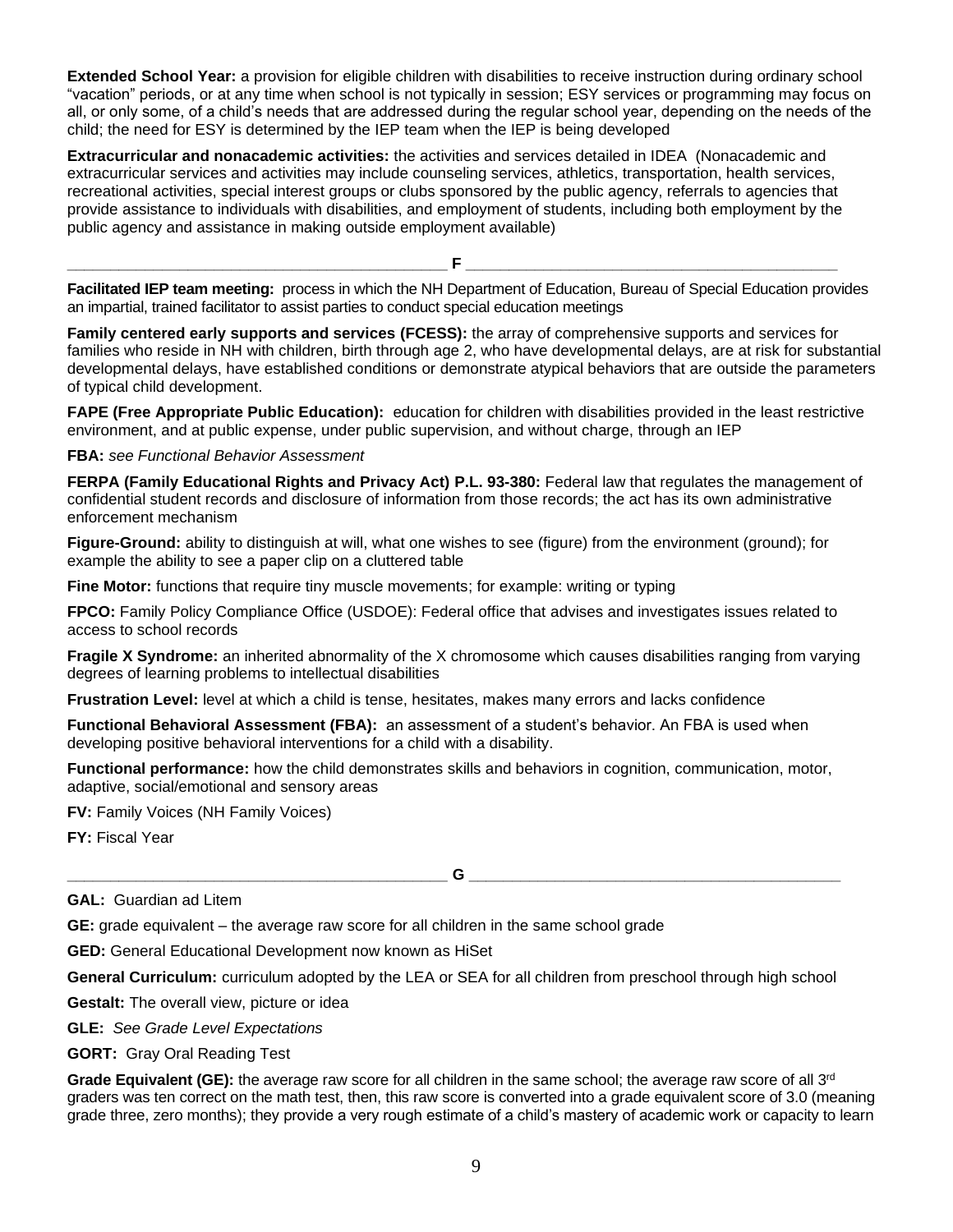**Grade-Level Expectations:** level of skills/knowledge that a child is expected to master for each grade; not the full curriculum

**Gray Silent Reading Test:** test that assess a student's silent reading speed and comprehension

**Gross motor:** functions that require large muscle movements; for example walking, jumping

**GSIL:** Granite State Independent Living

**\_\_\_\_\_\_\_\_\_\_\_\_\_\_\_\_\_\_\_\_\_\_\_\_\_\_\_\_\_\_\_\_\_\_\_\_\_\_\_\_\_\_\_\_ H \_\_\_\_\_\_\_\_\_\_\_\_\_\_\_\_\_\_\_\_\_\_\_\_\_\_\_\_\_\_\_\_\_\_\_\_\_\_\_\_\_\_\_**

**HB#:** House Bill number

**Hearing Impairment:** impairment in hearing, whether permanent or fluctuating, which adversely affects a child's educational performance, but is not included under definition of deafness

**HEATH:** National Clearinghouse on Postsecondary Education for Individuals with Disabilities

**He-M:** Health and Human Service Regulations

**HI:** *see hearing impairment*

**Higher order thinking skills:** include gathering, evaluating, managing and mixing information to solve problems and reach conclusions; *See critical thinking*

**HiSet:** Formerly referred to as a General Educational Development (GED) certificate

**HIV:** Human Immunodeficiency Virus/ Acquired Immune Deficiency Syndrome

**Home Education or Home Schooling:** when a parent makes the decision to educate their child at home in accordance with the home education standards established by the state

**Home instruction:** home-based special education placement made by a child's IEP team; not the same as home schooling

**HOTS:** Higher Order Thinking Skills

**HR:** House Resolution

**Hyperactivity:** habitually unusual and inappropriate amounts of movement in a child when compared to other children of the same age and in the same setting

 $\blacksquare$ 

**IAES:** *See interim alternative educational setting*

**IDD:** Intellectual or Developmental Disability

**IDEA:** Individuals with Disabilities Education Improvement Act (IDEIA), which is Public Law 108-446 (generally referred to as the Individuals with Disabilities Education Act; IDEA is the Federal special education law that provides a free appropriate public education in the least restrictive environment to all eligible children with disabilities

**IEA:** Involuntary Emergency Hospitalization

**IEE:** *see Independent Educational Evaluation*

**IEP:** Individualized Educational Program – The document, developed at an IEP team meeting that describes the child's special education program; it sets the standard by which special education services are determined appropriate for a child with a disability

**IEP Team:** group responsible for developing the IEP, as well as making other major decisions within the special education process; by law, the team includes the child's parent(s), regular teacher, special education teacher, special services providers, school district representative, person knowledgeable about evaluating the child's disability, others invited by the parent or school district, and in some cases, the student

**IFSP: Individualized Family Support Plan:** document that outlines the services to be delivered to families of infants and toddlers receiving early supports and services (ESS)

**Inclusion or Inclusive Education:** providing accommodations and supports to enable all students to receive an appropriate and meaningful education in the same setting, including participation in extracurricular and nonacademic activities; full participation in the general education curriculum

**Independent Educational Evaluation:** testing done by someone who doesn't work for the school system. Parents may either pay for such an evaluation themselves or ask the school district to pay; the school district can either agree or dispute the need for the IEE by filing for a due process hearing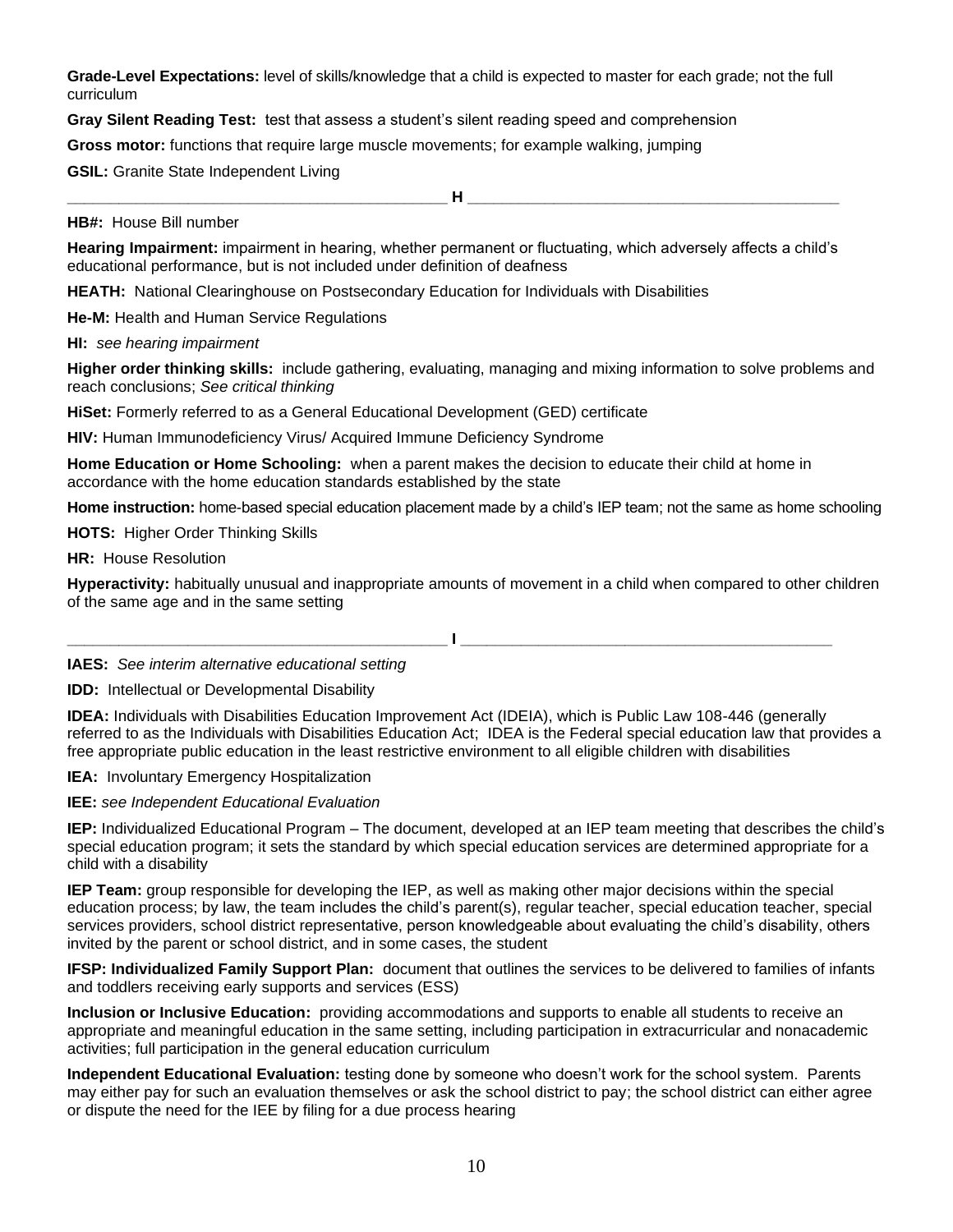**Independent Level:** a way of expressing a child's level of mastery of basic academic skills; at this level, the learner works easily and doesn't have to be under constant direction of the instructor. Example: in reading, the learner will make less than 4 errors in 100 consecutive words and have 90% or better comprehension

**Infants and toddlers:** children not yet 3 years of age

**In-home Interventions:** special education services delivered in a child's own home; sometimes done to facilitate generalization for children with cognitive disabilities and to generalize self-control strategies for children with behavioral problems

**Initial Evaluation:** determines whether a student is eligible to receive special education services or needs an IEP

**Instructional level:** learners' need for teacher's assistance; after instruction, the child can continue independently

**Intellectual Disability:** significantly sub-average general intellectual functioning existing concurrently with deficits in adaptive behavior and manifested during the developmental period, which adversely affects a child's educational performance

**Intelligence:** ability to learn from experience and apply it in the future to solve problems and make judgments

**Intelligence Quotient (IQ):** a way of expressing the results, through a score, of an intelligence test

**Inexpedient to Legislate:** Means that a legislative bill has been recommended not to pass

**Interest Inventory:** test in which a person records in an organized manner his/her likes and dislikes in a number of situations to assist in planning for secondary transition; does not indicate ability – only preference

**Interim Alternative Educational Setting:** the setting, as determined by the IEP Team in accordance with the process described in IDEA, in which a child with a disability receives services when removed from placement for disciplinary reasons

**Interpreter services:** interpreting services provided by an interpreter for the deaf and hard of hearing who is licensed, that are necessary for a parent, surrogate parent, guardian, or adult student to participate in the special education process

## **Interpreting services:**a related service that includes --

 (i) the following, when used with respect to children who are deaf or hard of hearing: oral transliteration services, cued language transliteration services, sign language transliteration and interpreting services, and transcription services, such as communication access real-time translation (CART), C-Print, and TypeWell; and (ii) special interpreting services for children who are deaf-blind

**IOD:** Institute on Disabilities, University Center of Excellence at the University of NH

**IPE**: Individualized Plan for Employment (a plan written for a person involved with Vocational Rehabilitation)

**IPO:** Individual Program Approval

**IQ:** *See intelligence quotient*

**ISP:** Individualized Services Plan - document describing services that an LEA has agreed to provide to a parentallyplaced private school child with disabilities (also called a "services plan")



**JSO:** Juvenile Service Officer

**\_\_\_\_\_\_\_\_\_\_\_\_\_\_\_\_\_\_\_\_\_\_\_\_\_\_\_\_\_\_\_\_\_\_\_\_\_\_\_\_\_\_\_\_ K \_\_\_\_\_\_\_\_\_\_\_\_\_\_\_\_\_\_\_\_\_\_\_\_\_\_\_\_\_\_\_\_\_\_\_\_\_\_\_\_\_\_\_**

**KABC :** Kaufman Assessment Battery for Children, an individually administered measure of cognitive ability

**Katie Beckett:** the name of the person who, as an infant/toddler, was required to remain in a hospital setting in order for Medicaid to fund her necessary health care services, even though providing those services at home would be more cost-effective. Now, the Medicaid waiver that allows children with severe disabilities to receive Medicaid without regard to their family's income is sometimes referred to as the "Katie Beckett waiver". In NH, a similar program is provided by our Home Care for Children with Severe Disabilities (HCCSD) waiver.

**KBIT:** Kaufmann Brief Intelligence test (screens verbal and nonverbal intelligence)

- *– or –* Brief Test of Attention
- *– or –* Brief Test of Head Injury
- *– or –* behavior Rating Inventory of Executive Functioning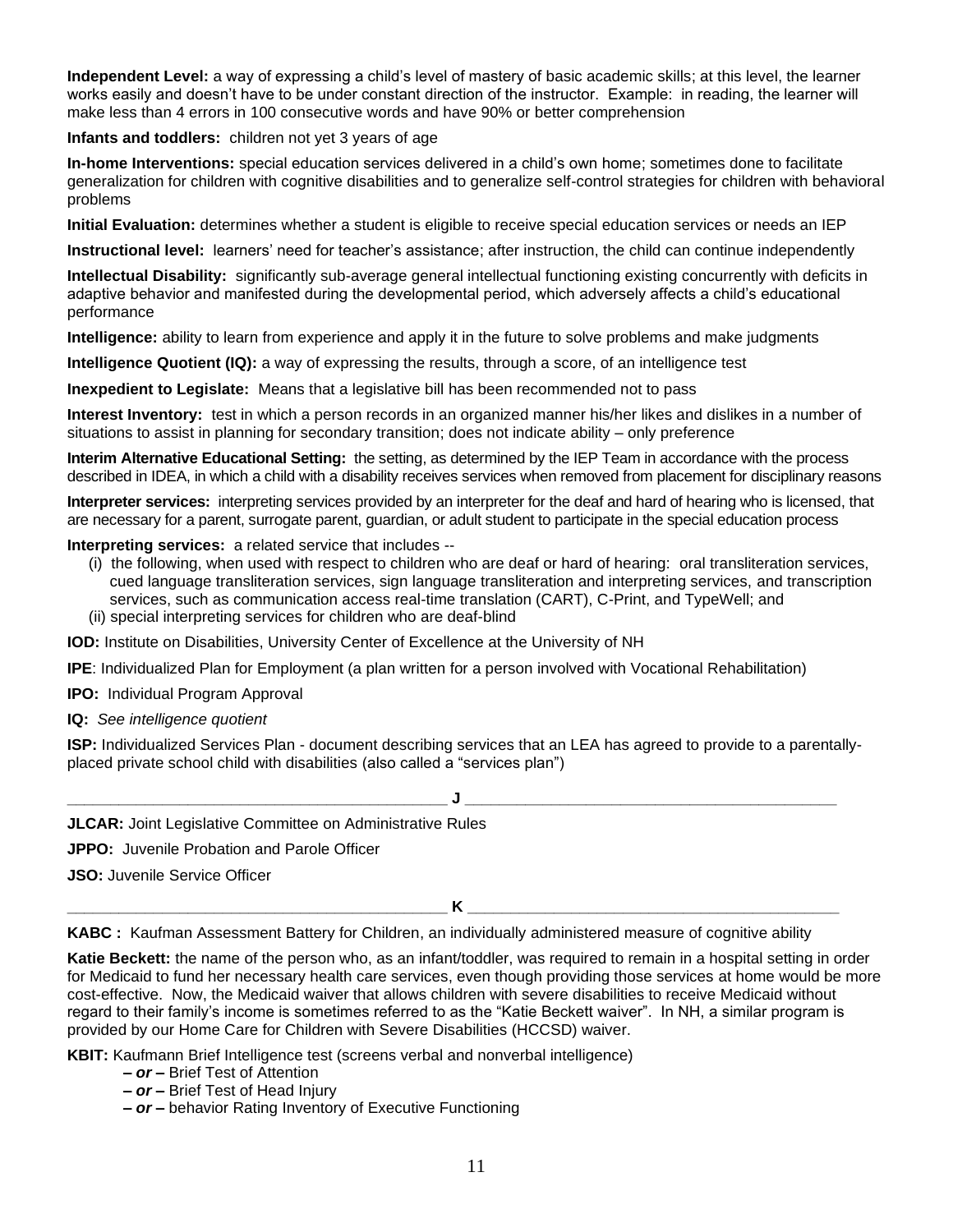**Key Math Diagnostic Test :** a test of mathematics skills/knowledge that can be used for diagnostic, achievement and curriculum assessment purposes

**Kinesthetic:** ability to learn through body movements; to experience or practice using sight, sound and touch **KTEA :** Kaufman Test of Educational Achievement*,* evaluates reading, math, written language and oral language

**\_\_\_\_\_\_\_\_\_\_\_\_\_\_\_\_\_\_\_\_\_\_\_\_\_\_\_\_\_\_\_\_\_\_\_\_\_\_\_\_\_\_\_ L \_\_\_\_\_\_\_\_\_\_\_\_\_\_\_\_\_\_\_\_\_\_\_\_\_\_\_\_\_\_\_\_\_\_\_\_\_\_\_\_\_\_\_**

**LD:** *see Specific Learning Disability* (also means Learning Disabled)

**LDA:** Learning Disabilities Association of America

**LEA (Local Education Agency):** local school district

**Learning Disability:** *see Specific Learning Disability*

**Learning Style:** the way a person goes about learning A person's preferred or most used mode for obtaining information; learning takes place through auditory, visual, verbal, visual-motor, and/or other channels

**Least Restrictive Environment:** to the maximum extent appropriate, educating children with disabilities, including children in public or private institutions or other care facilities, with children who are nondisabled; and removing children with disabilities to special classes, separate schooling, or other settings apart from the regular educational occurs only if the nature or severity of the disability is such that education in regular classes with the use of supplementary aids and services cannot be achieved satisfactorily

**LEP:** *see Limited English Proficient*

**LICSW:** Licensed Independent Clinical Social Worker

**Limited English Proficient (LEP):** refers to students who are not at grade-level in reading and writing English and for whom English is their second language

**LRE:** *see Least Restrictive Environment*

**M** 

## **MA: Mental Age**

**Manifestation Determination Review:** a meeting of the IEP team, held within 10 days after a child with a disability violates a school rule and is suspended for 10 or more days; an investigation of whether or not the child's behavior is caused by his/her disability (manifestation of the disability) or is the result of the IEP not being implemented

**Mastery:** competence in a subject area; an ability to demonstrate an attained skill independently under a variety of conditions and settings

**MD:** Muscular Dystrophy

**MEAD:** Medicaid for Employed Adults with Disabilities

**Mean:** the mathematical average of a set of numbers; the sum of a set of scores divided by the number of test or subtest scores

**Median:** the middle of a set of scores arranged from the lowest to highest, with an equal number scores on each side of the median

**Mediation:** a voluntary dispute resolution process in which an impartial mediator assists the parties in resolving issues in dispute

**Medicaid:** government health insurance program for people with low incomes or who have disabilities that put them at risk for needing out-of-home care

**Mental Age: (MA) -** refers to the score a person receives on an intelligence test; compares scores to the results achieved by other children give the same test at the same age; a concept in relation to intelligence expressed as the age at which a child is performing intellectually and may be different than their chronological age in some ways

**Modifications:** substantial changes in what the student is expected to demonstrate: includes changes in instructional level, content, and performance criteria, may include changes in test form or format; includes alternative assignments

**MSW:** Masters of Social Work

**Multi-Sensory:** using many senses (seeing, hearing, smelling, tasting and touching)

**Multiple disabilities:** simultaneous impairments (such as intellectual disability-blindness or intellectual disability-orthopedic impairment), the combination of which causes such severe educational problems that the child cannot be accommodated in a special education program solely for one of the impairments. The term does not include children with deaf-blindness.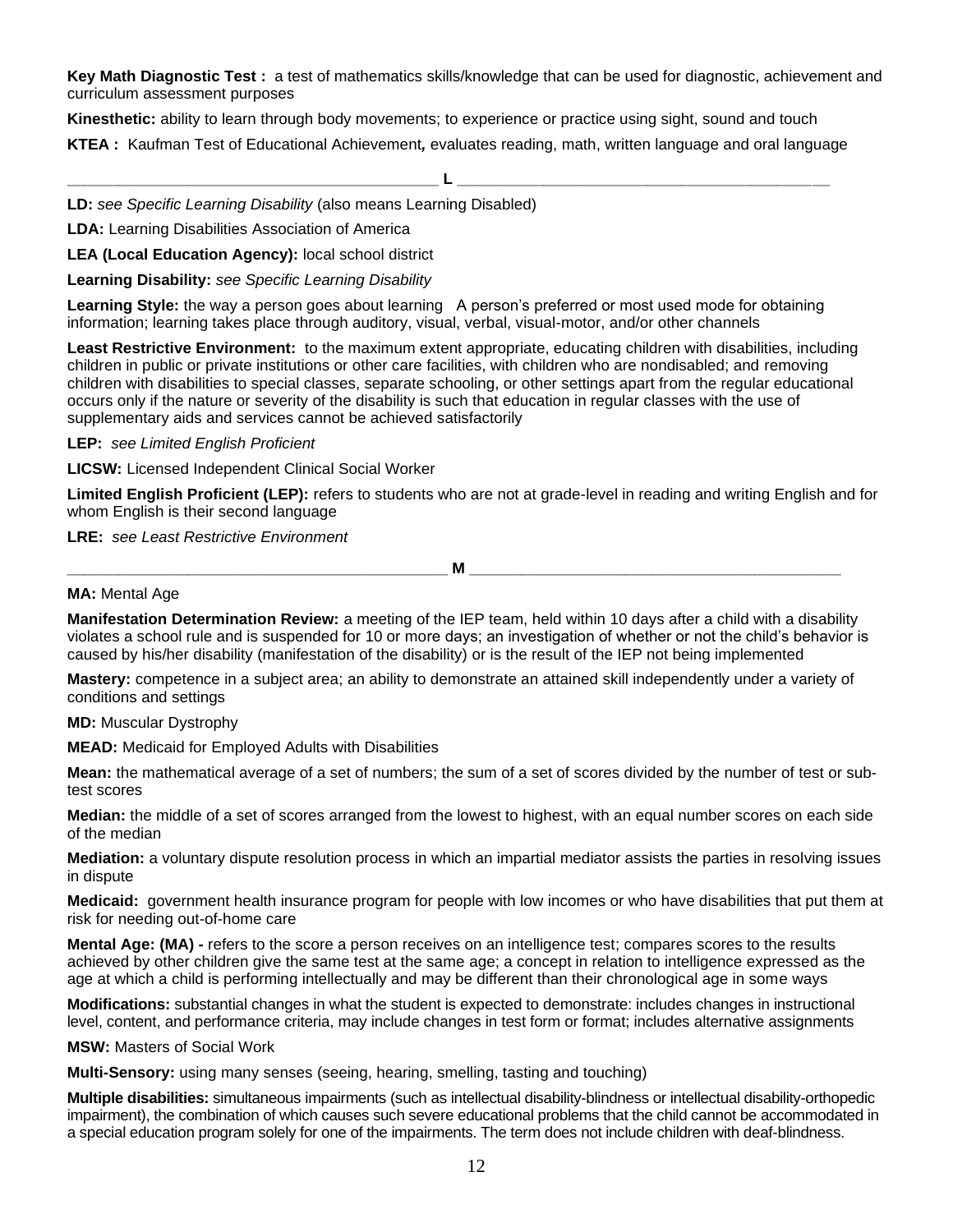#### **NAMI:** National Alliance for the Mentally Ill

**National Instructional Materials Access Center (NIMAC):** the center established to assist states in implementing the National Educational Materials Accessibility Standard

**National Instructional Materials Accessibility Standard (NIMAS):** the standards defined in Federal law to require states and school districts to provide access to instructional materials to persons who are blind or who have print disabilities

**NCLB:** No Child Left Behind Act (Former name of the Every Student Succeeds Act)

**NCSP:** Nationally Certified School Psychologist

**Neuropsychology:** branch of psychology that studies brain behavior/ relationships

**Neuropsychologist:** Evaluates cognition, memory, language, emotional and learning disorders of adults and children and studies brain relationships

**Neutral conference:** one of the alternative dispute resolution options in New Hampshire; involves a "neutral" making a decision after hearing brief input from both parties

**New Hampshire Rules for the Education of Children with Disabilities:** NH State regulations for the provision of special education and related services to eligible children with disabilities; regulations to the State special education law, RSA 186-C; the NH Rules ensure compliance with the minimum requirements in the Federal special education law, the Individuals with Disabilities Education Improvement Act

**New Hampshire Special Education Information System:** (NHSEIS) a computer-based special education data base and retrieval system that confidentially maintains personally identifiable data used for program development, monitoring, compliance, and reporting to the state board of education, the New Hampshire legislative bodies, and the US Department of Education

**NHFV:** New Hampshire Family Voices

**NHSEIS:** *see New Hampshire Special Education Information System*

**NHVR:** New Hampshire Vocational Rehabilitation

**NLD:** *see Nonverbal Learning Disability (NVLD)*

**Nonacademic activities:** *see extracurricular and nonacademic activities*

**Nonverbal Learning Disability:** a disability that causes difficulty with processing nonverbal information (visual cues, body language, etc.); can affect an individual in the area(s) of motor, social and/or visual/spatial skills

**NORD:** National Organization for Rare Disorders

**Norm:** statistical term which describes the performance of some specified group; "Norm" indicates "normal" or usual or average performance; status quo

**Norm-referenced tests (NRT's):** compare each student's score to the scores of students who took the same exam before; questions are usually based on the content of nationally-used textbooks, not what is taught locally, so students may be tested on topics not taught in their local school

**NOS:** Not Otherwise Specified

**NVLD / NLD:** *see Nonverbal Learning Disability*

**NWEA:** North West Evaluation Association – a private non-profit organization working with school districts to use data to improve instruction and student outcomes

 $\overline{\mathbf{O}}$  , and the set of  $\overline{\mathbf{O}}$  , and the set of  $\overline{\mathbf{O}}$  , and the set of  $\overline{\mathbf{O}}$ 

**Observation:** watching and recording systematically-facts, data, behavior, time on task, etc

**Occupational Therapy:** a special education related service which is usually focused upon the development of a student's fine motor skills and/or the identification of adapted ways of accomplishing activities of daily living when a student's disabilities preclude doing those tasks in typical ways; service provided by a qualified occupational therapist; and including:

- (A) Improving, developing, or restoring functions impaired or lost through illness, injury, or deprivation;
- (B) Improving ability to perform tasks for independent functioning if functions are impaired or lost; and
- (C) Preventing, through early intervention, initial or further impairment or loss of function

**OCD:** Obsessive Compulsive Disorder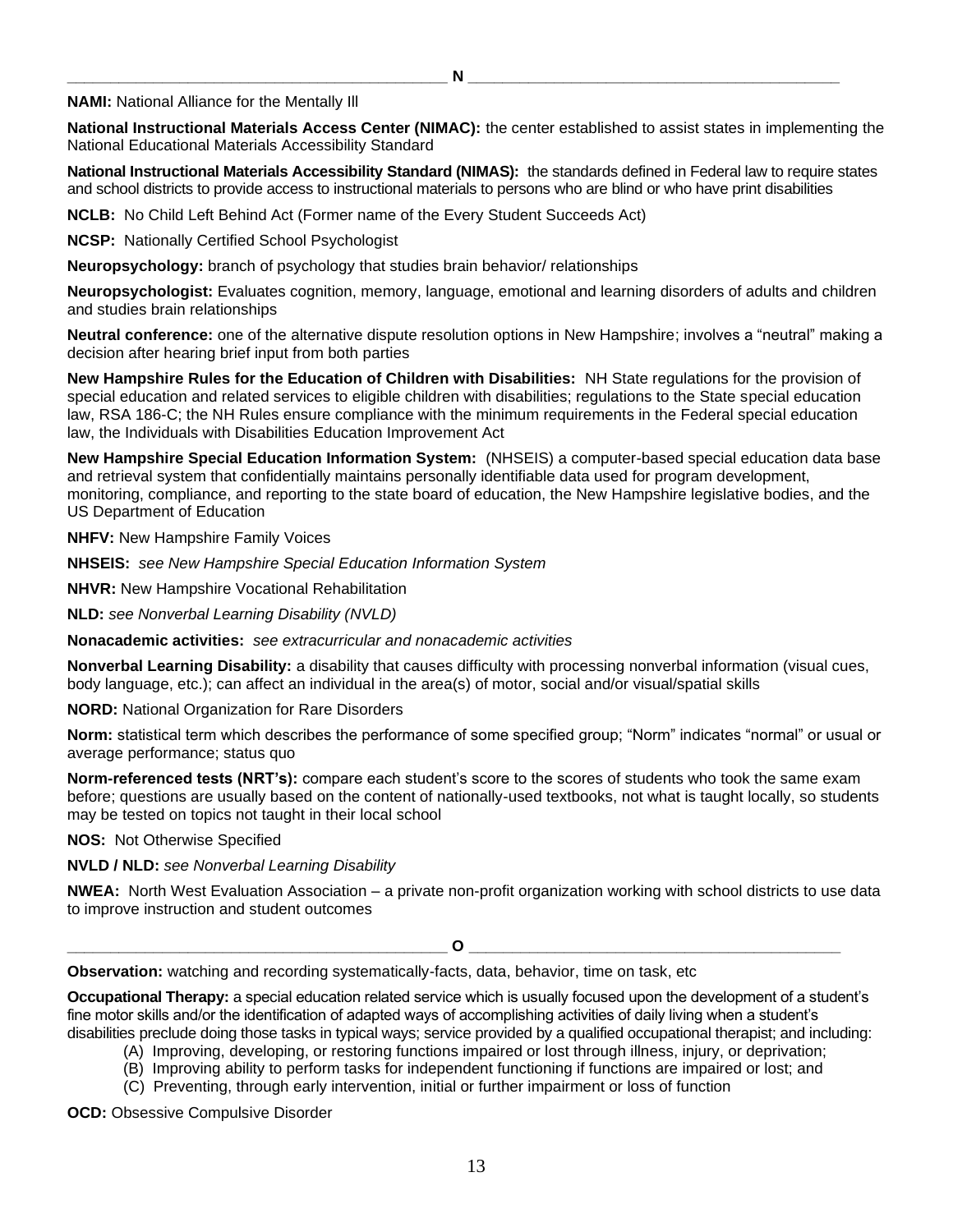**OCR (US Office for Civil Rights):** an agency of the federal government's executive branch within the Department of Education; charged with enforcing a number of civil rights statutes including Section 504

**ODD:** Oppositional Defiance Disorder

#### **OHI:** *see Other Health Impairment*

**On-Task Behavior:** expected behavior at that moment on that particular task

**Orientation and mobility services:** services provided to blind or visually impaired children by qualified personnel to enable those students to attain systematic orientation to and safe movement within their environments in school, home, and community; includes teaching children the following, as appropriate:

- (A) spatial and environmental concepts and use of information received by the senses (such as sound, temperature and vibrations) to establish, maintain, or regain orientation and line of travel (e.g., using sound at a traffic light to cross the street);
- (B) to use the long cane or a service animal to supplement visual travel skills or as a tool for safely negotiating the environment for children with no available travel vision;
- (C) to understand and use remaining vision and distance low vision aids; and
- (D) other concepts, techniques, and tools

**Orthopedic Impairment:** severe orthopedic impairment that adversely affects a child's educational performance; includes impairments caused by a congenital anomaly, impairments caused by disease (e.g., poliomyelitis, bone tuberculosis), and impairments from other causes (e.g., cerebral palsy, amputations, and fractures or burns that cause contractures)

**OSEP-US Office of Special Education Programs:** an office within OSERS charged with assuring that the various states comply with IDEA

**OSERS-US Office of Special Education and Rehabilitative Services:** agency of the federal government's executive branch within the Department of Education

**OSHA:** Occupation, Safety and Health Administration – a Division of the US Department of Labor

## **OT:** *see Occupational Therapy*

**Other Health Impairment:** having limited strength, vitality, or alertness, including a heightened alertness to environmental stimuli, that results in limited alertness with respect to the educational environment, that--

- (i) is due to chronic or acute health problems such as asthma, attention deficit disorder or attention deficit hyperactivity disorder, diabetes, epilepsy, a heart condition, hemophilia, lead poisoning, leukemia, nephritis, rheumatic fever, sickle cell anemia, and Tourette syndrome; and
- (ii) adversely affects a child's educational performance

**OTP:** Ought to Pass (means that a legislative bill has been recommended to pass into law)

**\_\_\_\_\_\_\_\_\_\_\_\_\_\_\_\_\_\_\_\_\_\_\_\_\_\_\_\_\_\_\_\_\_\_\_\_\_\_\_\_\_\_\_\_ P \_\_\_\_\_\_\_\_\_\_\_\_\_\_\_\_\_\_\_\_\_\_\_\_\_\_\_\_\_\_\_\_\_\_\_\_\_\_\_\_\_\_\_**

**P & A:** Protection and Advocacy system (NAPAS) (the Disability Rights Center – NH in NH) that provides legal representation for children/adults with disabilities (primarily developmental disabilities and emotional disturbance/mental illness)

**Paraprofessional:** individual who provides direct support to a child, teacher, or other school professional and who works only under the direct supervision of qualified personnel; someone who is not required to meet the highly qualified teacher standards in the ESEA**;** sometimes referred to as an aide or rehabilitative assistant.

**Parent:** biological or adoptive parent, educational surrogate parent, or guardian, but not the state if the state has guardianship over the child; when a student becomes an "adult student" all of the rights of the parent transfer to that student

**Parent counseling and training:** a related service assisting parents in understanding the special needs of their child including by: providing parents with information about child development; and helping parents to acquire the necessary skills that will allow them to support the implementation of their child's IEP or IFSP

**Part B of IDEA:** the part of the Individuals with Disabilities Education Improvement Act of 2004 that applies to school age children with disabilities (ages 3 - 21)

**Part C of IDEA:** the part of the Individuals with Disabilities Education Improvement Act of 2004 that applies to infants and toddlers with disabilities (birth to age 3)

**PBIS:** *see Positive Behavioral Interventions and Supports*

**PDD: Pervasive Developmental Disorder** 

**PDD/NOS:**Pervasive Developmental Disorder, Not Otherwise Specified- now re-characterized in the DSM-5 under *Autism* which includes 4 other separate disorders.

**PE:** Physical Education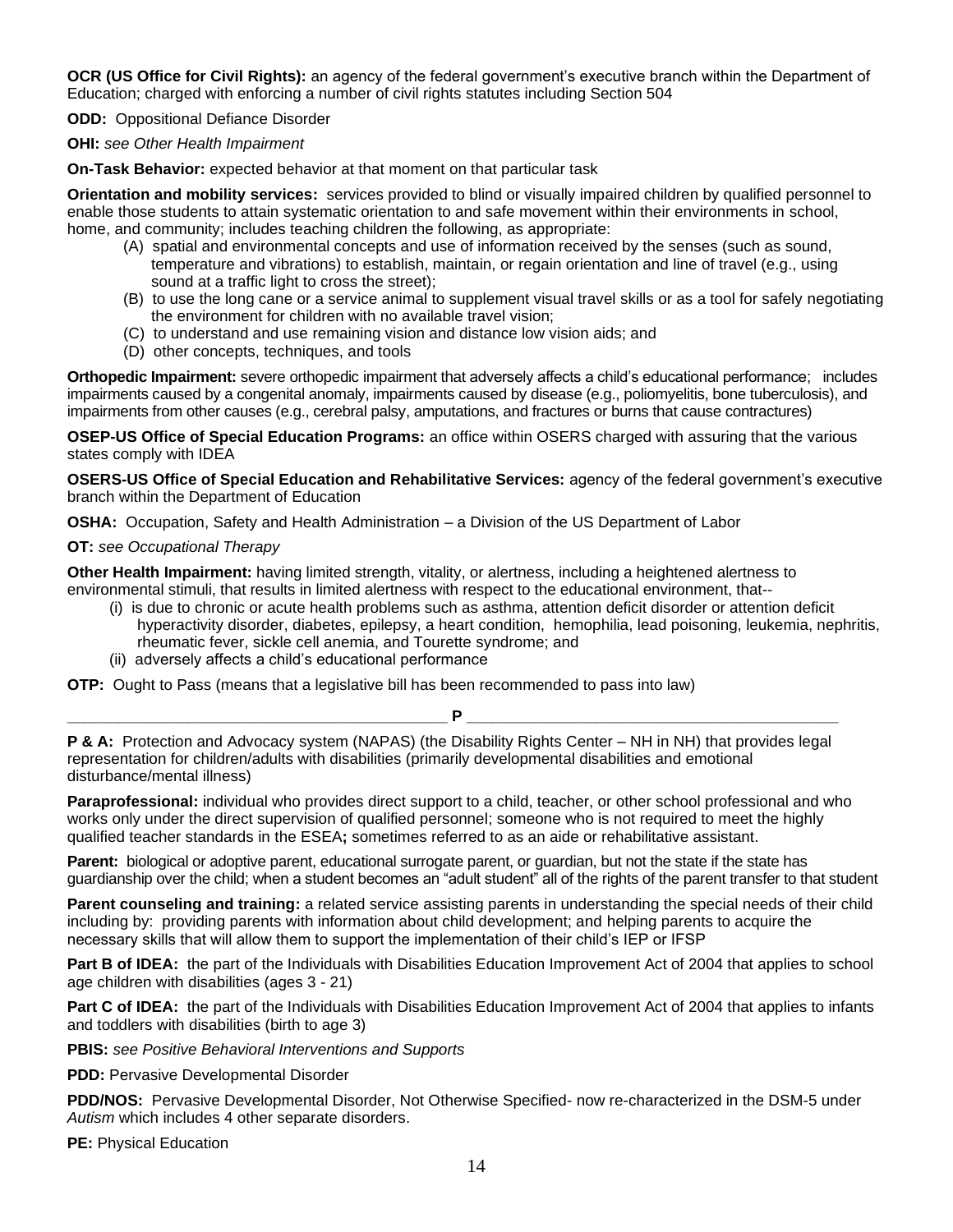**Percentile:** a score that reflects a comparison of one child's performance with others, taking the same test

**Percentile Rank:** refers to a point in a distribution of scores; example: if a child scores in the 80<sup>th</sup> percentile, it means that 80 percent of all children taking that test scored below that level

**Personally identifiable:** information that includes: the name of the child, the child's parent or other family members; the address of the child or the child's family; a personal identifier, such as the child's social security number, student number, or biometric record; other indirect identifiers, such as the student's date of birth, place of birth, and mother's maiden name; other information that, alone or in combination, is linked or linkable to a specific student that would allow a reasonable person in the school community, who does not have personal knowledge of the relevant circumstances, to identify the student with reasonable certainty; or information requested by a person who the educational agency or institution reasonably believes knows the identity of the student to whom the education record relates

**Phonemic Awareness**: hearing and identifying the individual sounds in spoken words

**Phonics:** knowing the letters of the alphabet and the sounds that connects with each one.

**Physical therapy:** services provided by a qualified physical therapist

**PIC:** Parent Information Center – a New Hampshire statewide family organization that strives to achieve positive outcomes for children and youth, with a focus on those with disabilities and special health care needs. This is achieved through its partnerships with families, educators, youth, professionals, and organizations. PIC is committed to the belief that: ~ Families make the difference ~When families, professionals and other partners are well-informed and have a shared commitment to work together, everyone benefits~ As youth move toward adulthood, they have increasing ownership of their future ~ Every child can succeed and contribute as valued members of the community.

**PL:** Public Law (refers to a Federal law)

**Placement:** the setting in which a child's special education and/or related service are delivered to the student; it must be derived from the student's IEP, and is determined by the child's IEP team

**PPVT :** Peabody Picture Vocabulary Test

**Present level of academic achievement and functional performance:** a statement on the IEP that describes what the child knows and can do at this time; includes how the child's disability affects the child's involvement and progress in the general education curriculum (i.e., the same curriculum as for nondisabled children); or for preschool children, as appropriate, how the disability affects the child's participation in appropriate activities

**Primary language instruction:** offers students with LEP grade-level instruction in math, social studies, and other subjects in the student's first language

**Prior Written Notice:** *see written prior notice*; sometimes used to refer to the invitation to an IEP team meeting. Do not confuse with WPN

**Private provider of special education:** a private or nondistrict special education program that provides the educational component of a child's IEP and is subject to program approval under the NH Rules for the Education of Children with Disabilities. Private provider of special education does not mean a public charter school or a public academy.

**Procedural Safeguards** the rights provided to parents and school districts in the special education process; include: written prior notice, mediation, written parental consent, and due process

**Procedural Safeguards Notice:** the notice that explains the parent's special education rights (*see Procedural Safeguards*); must given at least once each year to the parents by the school district

**Proficiency:** the ability to do something at grade-level

**Projective test**: a method of personality testing in which a person responds to and interprets pictures or inkblots or situations. The way a person responds may give the tester clues to the individual's personality.

**Pro se:** a person not represented by a lawyer in a legal action

**PSAT:** Preliminary Scholastic Aptitude Test, usually given to juniors in high school who are planning on attending college or other institutes of higher education

**Psychological services:** a related service that includes--

- (i) administering psychological and educational tests, and other assessment procedures;
- (ii) Interpreting assessment results;
- (iii) obtaining, integrating, and interpreting information about child behavior and conditions relating to learning;
- (iv) consulting with other staff members in planning school programs to meet the special educational needs of children as indicated by psychological tests, interviews, direct observation, and behavioral evaluations;
- (v) planning and managing a program of psychological services, including psychological counseling for children and parents; and
- (vi) assisting in developing positive behavioral intervention strategies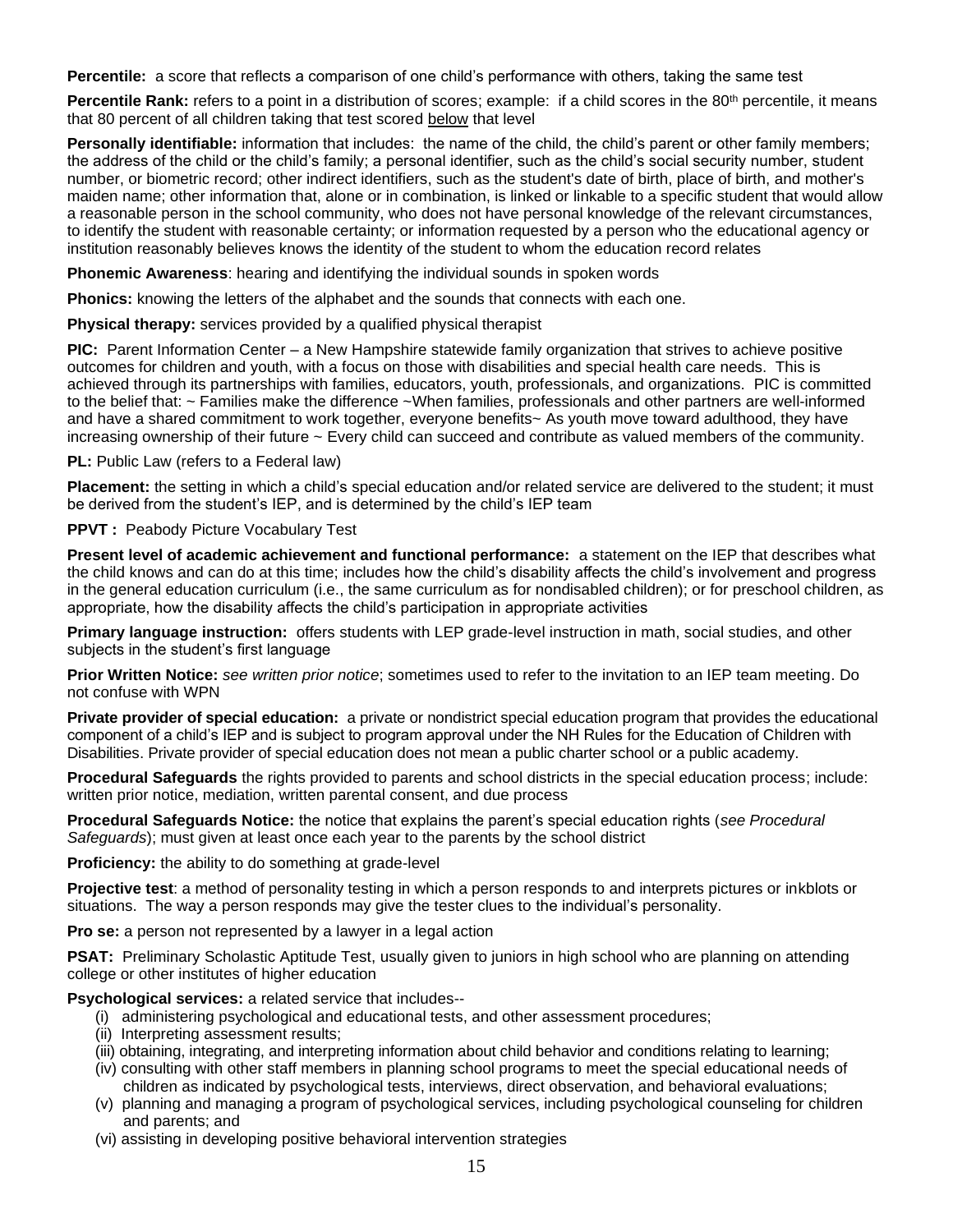**Psychological Test:** covers a range of tests used for studying people and how they behave; may include intelligence tests, projective or non-projective tests to study personality or other tests to decide if there may be an organic impairment of functioning

**PTAN:** Preschool Technical Assistance Network

## **PT:** *see Physical therapy*

**PTI:** Parent Training & Information Center, a nonprofit parent organization responsible, under IDEA, to provide support, information and training to parents of children with disabilities so that they have the knowledge, skills and resources to actively participate in the special education process for their children with disabilities. Every state has at least one PTI. PIC was one of the first PTIs in the country, and has always been New Hampshire's PTI, serving families of children with disabilities, youth with disabilities and educators/service providers who work with children with disabilities and/or their families for more than 35 years since 1977.

## **PTSD:** Post-traumatic stress disorder

**Public School Choice:** a program or legislative mandate through which students are not limited to a neighborhood school but may apply to any school in their school district, including specialized, alternative, or charter schools

**Pull-Out Programs:** removing a child from a regular classroom for part of the school day for remedial services or enrichment

**\_\_\_\_\_\_\_\_\_\_\_\_\_\_\_\_\_\_\_\_\_\_\_\_\_\_\_\_\_\_\_\_\_\_\_\_\_\_\_\_\_\_\_\_ Q \_\_\_\_\_\_\_\_\_\_\_\_\_\_\_\_\_\_\_\_\_\_\_\_\_\_\_\_\_\_\_\_\_\_\_\_\_\_\_\_\_\_\_**

**Qualified examiner:** a person licensed or certified in the state in which the evaluation is performed, who performs a formal diagnostic assessment in the area of disability in which the person is qualified to perform the assessment as set forth in the NH Rules for the Education of Children with Disabilities

**\_\_\_\_\_\_\_\_\_\_\_\_\_\_\_\_\_\_\_\_\_\_\_\_\_\_\_\_\_\_\_\_\_\_\_\_\_\_\_\_\_\_\_\_ R \_\_\_\_\_\_\_\_\_\_\_\_\_\_\_\_\_\_\_\_\_\_\_\_\_\_\_\_\_\_\_\_\_\_\_\_\_\_\_\_\_\_\_**

**RAD:**Reactive Attachment Disorder

**Raw score:** the simple number of points or items correct on a test

**RBT:** Registered Behavior Technician (ABA)

**Receptive Language:** ability to attach meanings to words, gestures, based on experience; understanding what another person is saying

**Receiving District:**for children who are placed in a home for children, healthcare facility or state institution, and who therefore attend public school in that district, the school district where the child attends school is the receiving district and the school district which is financially responsible for the child's education is the sending school district

**Recoupment:** amount of time required for a student to regain skills that are lost during an instructional break. *See regression*

**Recreation**: a related service that can include: assessment of leisure function; therapeutic recreation services; recreation programs in schools and community agencies; and leisure education

**Referral:** notice to a school district that a child may be in need of special education; a referral sets certain timelines into place, and may be made by a parent, school personnel or others

**Regression:** the amount of loss of skills a child experiences over an instructional break. *See recoupment*

**Rehabilitation counseling services**: services provided by qualified personnel in individual or group sessions that focus specifically on career development, employment preparation, achieving independence, and integration in the workplace and community of a student with a disability; the term also includes vocational rehabilitation services provided to a student with a disability by vocational rehabilitation programs funded under the Rehabilitation Act of 1973, as amended

**Related Services:** transportation and such developmental, corrective, and other supportive services as are required to assist a child with a disability to benefit from special education, and includes speech-language pathology and audiology services, interpreting services, psychological services, physical and occupational therapy, recreation, including therapeutic recreation, early identification and assessment of disabilities in children, counseling services, including rehabilitation counseling, orientation and mobility services, and medical services for diagnostic or evaluation purposes. Related services also include school health services and school nurse services, social work services in schools, and parent counseling and training. According to the IDEA statute, "the term does not include a medical device that is surgically implanted, or the replacement of such device."

**Reliability:** refers to the consistency of the test. Does the test measure what is set out to measure? Reliability is measured in statistical terms and is a measure of the worth of a standardized test.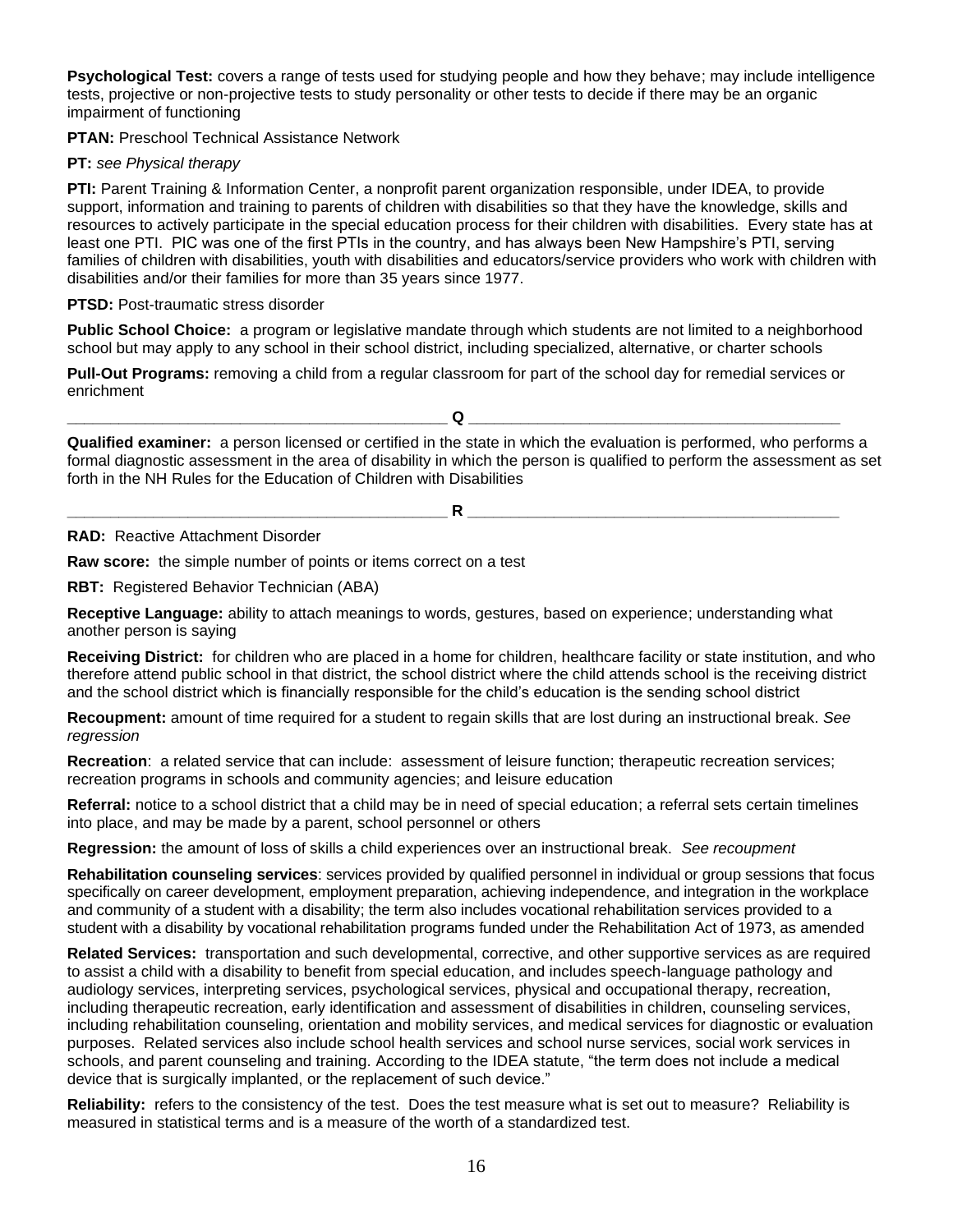**Remediation:** intervention, usually in addition to regular instruction or treatment, designed to increase skills that are slow in developing

**Resource room:** a special education placement (must consist of no more than 60% of a child's school day)

**Respite Care:** a service provided to the families of children with extensive disabilities, often developmental disabilities, to give their parents a break

**Response to scientific, research-based intervention – or – Response to instruction:**(RtI) – a multi-step process of providing educational supports and instruction to children who are struggling learners. Individual children's progress is monitored and results are used to make decisions about further instruction and intervention. RtI is most commonly used in addressing problems with reading and mathematics, but it can also be used in other areas. The RtI process is flexible and designed by school districts to meet the needs of their students. RtI may be used as part of an evaluation to identify a child as having a specific learning disability.

**Revoking consent:** involves a parent "taking back" in writing the consent he or she previously granted; when a parent revokes consent to an activity, the revocation is not retroactive, but stops the activity from continuing

**RIT Scale**: a curriculum scale that uses individual item difficulty values to estimate student achievement

**RPT:** Registered Physical Therapist

**RSA:** Revised Statute Annotated (codifying NH Law)

**RtI:** *see Response to scientific, research-based intervention*

**Rubrics:** guides for grading test or student work; rubrics describe what work must include to be considered excellent or satisfactory; a best practice is for rubrics to be given to students when they are given the work so they know what is expected

**SAC:** State Advisory Committee (required by IDEA and described in RSA 186-C) which advises the NH Department of Education on special education issues and unmet needs in the state; IDEA uses the term, "state advisory panel"

**\_\_\_\_\_\_\_\_\_\_\_\_\_\_\_\_\_\_\_\_\_\_\_\_\_\_\_\_\_\_\_\_\_\_\_\_\_\_\_\_\_\_\_\_ S \_\_\_\_\_\_\_\_\_\_\_\_\_\_\_\_\_\_\_\_\_\_\_\_\_\_\_\_\_\_\_\_\_\_\_\_\_\_\_\_\_\_\_**

**SAD:** Seasonal Affective Disorder

**SAIF:** Specialist in the Assessment of Intellectual Functioning

**SAT:** Scholastic Aptitude Test

**Satellite program:** a classroom operated in another facility

**SAU:** School Administrative Unit

**School health services and school nurse services:** a related service meaning health services that are designed to enable a child with a disability to receive FAPE as described in the child's IEP. School nurse services are services provided by a qualified school nurse. School health services are services that may be provided by either a qualified school nurse or other qualified person.

**Screening:** brief testing, observation or both that gives preliminary information on how a child learns and whether or not more testing is needed

**SEA:** State Education Agency (in NH, this is the NH Department of Education)

**§ :** Symbol meaning section, as in §300.08 – Child with a Disability. It is used in IDEA and other Federal legislation

**Section 504:** provision of the rehabilitation Act of 1973, which prohibits recipients of federal funds from discriminating against persons with disabilities

**Self-contained placement:** a setting, apart from the regular educational environment and serving exclusively children with disabilities, where a child with a disability spends more than 60% of his/her school day

**Self-Help:** capacity for self-care, such as drinking from cup, making choices, being independent

**Sending District:** for children who are placed in a home for children, healthcare facility or state institution, and who therefore attend public school in that district, the school district where the child attends school is the receiving district and the school district which is financially responsible for the child's education is the sending school district

**Sequencing:** perceiving, understanding or remembering things in a particular order

**Services Plan:** (Individualized Services Plan) – document describing services that an LEA has agreed to provide to a parentally-placed private school child with disabilities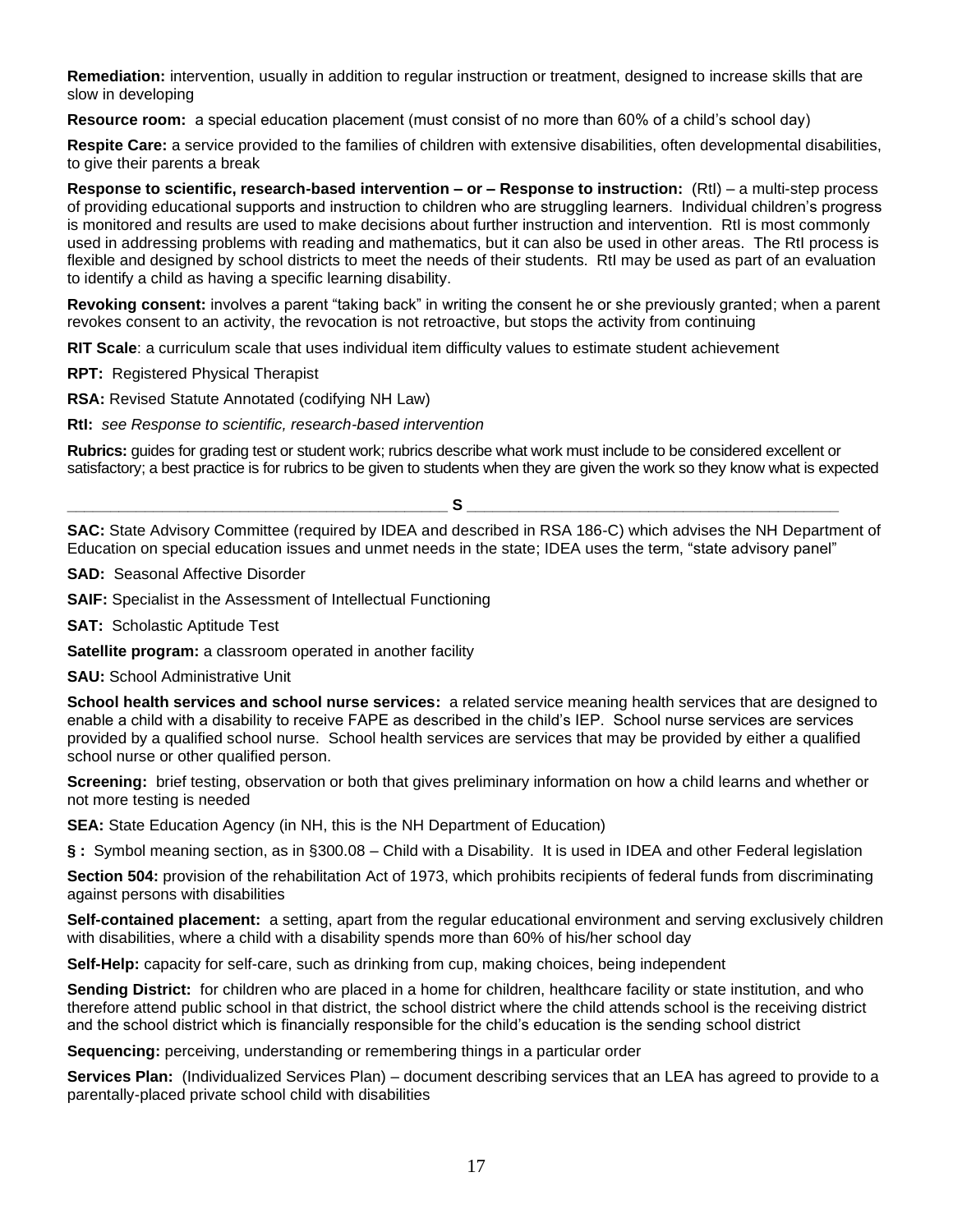**Short-Term Objectives: (STOs) –** a required component of the IEP that breaks down the measurable annual goal into smaller (more manageable or understandable) steps or parts (Note: IDEA only requires STOs for children who take alternate assessments aligned to alternate achievement standards, while NH requires them for all children with disabilities unless the child's parents agree that STOs are not needed for one or more of their child's annual goals)

## **SLP:** Speech and Language Pathologist

**Social-Emotional Status:** measuring a child's growth in self-concept and social skills, such as smiling at familiar faces, expressing feelings, making friends

**Social Promotion:** moves students to the next grade regardless of their academic progress

**Social work services in schools:** a related service that includes—

- (i) preparing a social or developmental history on a child with a disability;
- (ii) group and individual counseling with the child and family;
- (iii) working in partnership with parents and others on those problems in a child's living situation (home, school, and community) that affect the child's adjustment in school;
- (iv) mobilizing school and community resources to enable the child to learn as effectively as possible in his or her educational program; and
- (v) assisting in developing positive behavioral intervention strategies

**Spatial Relationships:** ability of individual to relate self, objects, or parts of self, to the environment in terms of size, position, distance or direction

**Special Education:** specially designed instruction, provided at no cost to the parents, to meet the unique needs of a child with a disability, including instruction conducted in the classroom, in the home, in hospitals and institutions, and in other settings; and instruction in physical education; may include travel training and vocational education

**Special Education Services:** the array of services and supports school districts must provide to students as part of the child's individualized education program

**Special factors:** the factors that the IEP team shall consider when the team develops each child's IEP

**Specific Learning Disability:** (also referred to as "learning disability") **-** a disorder in one or more of the basic psychological processes involved in understanding or in using language, spoken or written, which may manifest itself in an imperfect ability to listen, think, speak, write, spell or to do mathematical calculations; includes conditions such as perceptual disabilities, brain injury, minimal brain dysfunction, dyslexia, and developmental aphasia, but does not include learning problems that are primarily the result of visual, hearing, or motor disabilities, of an intellectual disability, of emotional disturbance, or of environmental, cultural, or economic disadvantage

**Speech or Language Impairment:** a communication disorder such as stuttering; impaired articulation, language impairment, or a voice impairment which adversely affects a child's educational performance

## **Speech-language pathology services:** a related service that includes--

- (i) Identification of children with speech or language impairments;
- (ii) Diagnosis and appraisal of specific speech or language impairments;
- (iii) Referral for medical or other professional attention necessary for the habilitation of speech or language impairments;
- (iv) Provision of speech and language services for the habilitation or prevention of communicative impairments; and
- (v) Counseling and guidance of parents, children, and teachers regarding speech and language impairments

**SQ3-R:** Survey, Question, Read, Recite, Review (a mnemonic strategy used when reading

**SSDI:** Social Security Disability Income

**SSI:** Supplemental Security Income

**Standardized Tests:** test which have norms reflecting a larger population, usually age or grade based norms reflecting the performance of children throughout the country; given under uniform conditions with the same instructions given every time

**Standards:** define what students are expected to know and be able to do by a certain grade or age; standards should be clear, measurable, and rigorous, but not too detailed

**State Education Agency:** State Department of Education (SEA)

**STO:** *See short-term objectives*

**Student code of conduct:** a written policy of behavioral expectations adopted by a school district or private provider of special education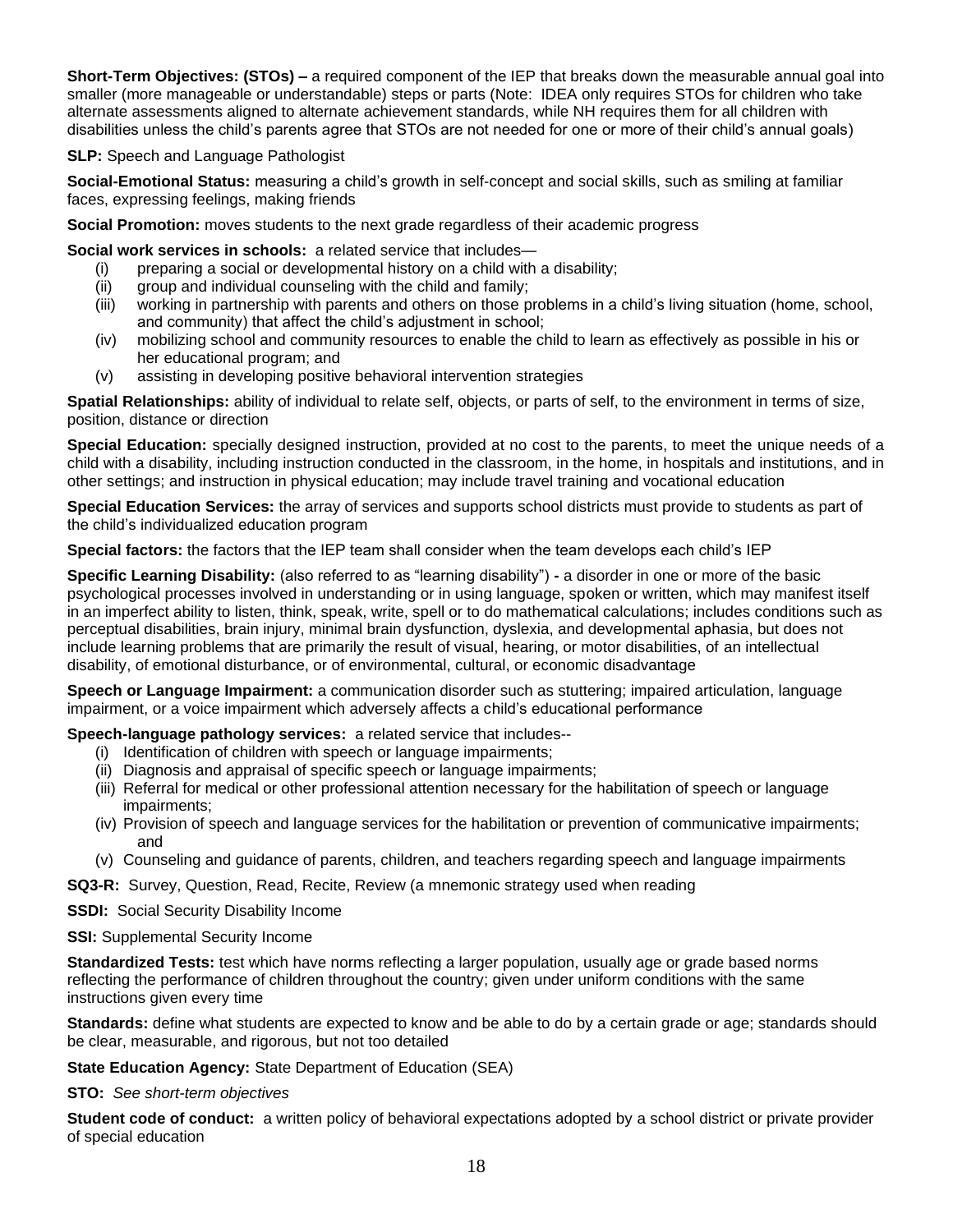**Study Skills:** strategies or activities to help students learn how to study, organize their materials and workspace, conduct research, plan for multiple-step or long-term assignments and take tests

**Sub-test:** part of a test; the results of a sub-test may be used by itself or in a battery of tests

**Supplement Aids and Services:** accommodations to enable a child with a disability to profit from instruction in the least restrictive environment

**Surrogate Parent:** an Educational Surrogate Parent is an individual who has been trained and appointed by the NH Department of Education, and who is responsible to make special education decisions for a child with disabilities who does not have a parent to represent them; a substitute parent

**SY:** School Year

 $\blacksquare$ 

**Tactile:** ability to discern similarities and differences in objects through feeling

**TANF:** Temporary Assistance to Needy Families

## **TBI:** *see Traumatic Brain Injury*

**Therapeutic Day Program:** instructional placement for students with emotional disturbance, in which aspects of treatment for the child's disability are incorporated into the school program

**TIA:** Transient Ischemic Attack (sometimes referred to as mini-strokes)

**Title I:** provides federal funding for schools to help students who are performing below grade level academically or who are "at-risk" of falling behind. Funding is based on the number of low-income children in that school, generally, children who are eligible for free lunch. Schools who are receiving Title I funded schools are required to involve parents in making key decisions. Title I used to be called Chapter One.

**TOWL:** Test of Written Language

**TOWRE:** Test of Word Reading Efficiency

**Tracking:** groups students based on past performance, often described as "ability" grouping

**Transition Plan:** must be included in the IEP beginning when the student turns 14, or younger if determined appropriate by the IEP team. At age 14, transition planning generally focuses on the courses of study the child will need to achieve his/her adult goals. Transition plans describe how the school will help students prepare for life after high school, in further education, employment and/or independent living. Students have a right under IDEA to be a part of this planning process.

**Transition Services:** a coordinated set of activities for a child with a disability that is designed to be within a resultsoriented process, that is focused on improving the academic and functional achievement of the child with a disability to facilitate the child's movement from school to post-school activities, including postsecondary education, vocational education, integrated employment (including supported employment), continuing and adult education, adult services, independent living, or community participation; and is based on the individual child's needs, taking into account the child's strengths, preferences, and interests; and includes--

- (i) Instruction;
- (ii) Related services;
- (iii) Community experiences;
- (iv) The development of employment and other post-school adult living objectives; and

(v) If appropriate, acquisition of daily living skills and provision of a functional vocational evaluation.

Transition services for children with disabilities may be special education, if provided as specially designed instruction, or a related service, if required to assist a child with a disability to benefit from special education. Not all transition services are the sole responsibility of the school.

**Transportation:** a related service in the IEP that includes travel to and from school and between schools; travel in and around school buildings; and specialized equipment (such as special or adapted buses, lifts, and ramps), if required for a child with a disability to benefit from special education

**Traumatic Brain Injury (TBI):** an acquired injury to the brain caused by an external physical force, resulting in total or partial functional disability or psychosocial impairment, or both, which adversely affects educational performance; applies to open or closed head injuries resulting in impairments in one or more areas, such as cognition; language; memory; attention; reasoning; abstract thinking; judgment; problem-solving; sensory, perceptual, and motor abilities; psychosocial behavior; physical functions; information processing; and speech, but does not apply to brain injuries that are congenital or degenerative, or to brain injuries induced by birth trauma

**TTD/TTY:** Tele-typewriting Device (used by individuals who are deaf, or have a hearing or communication impairment)